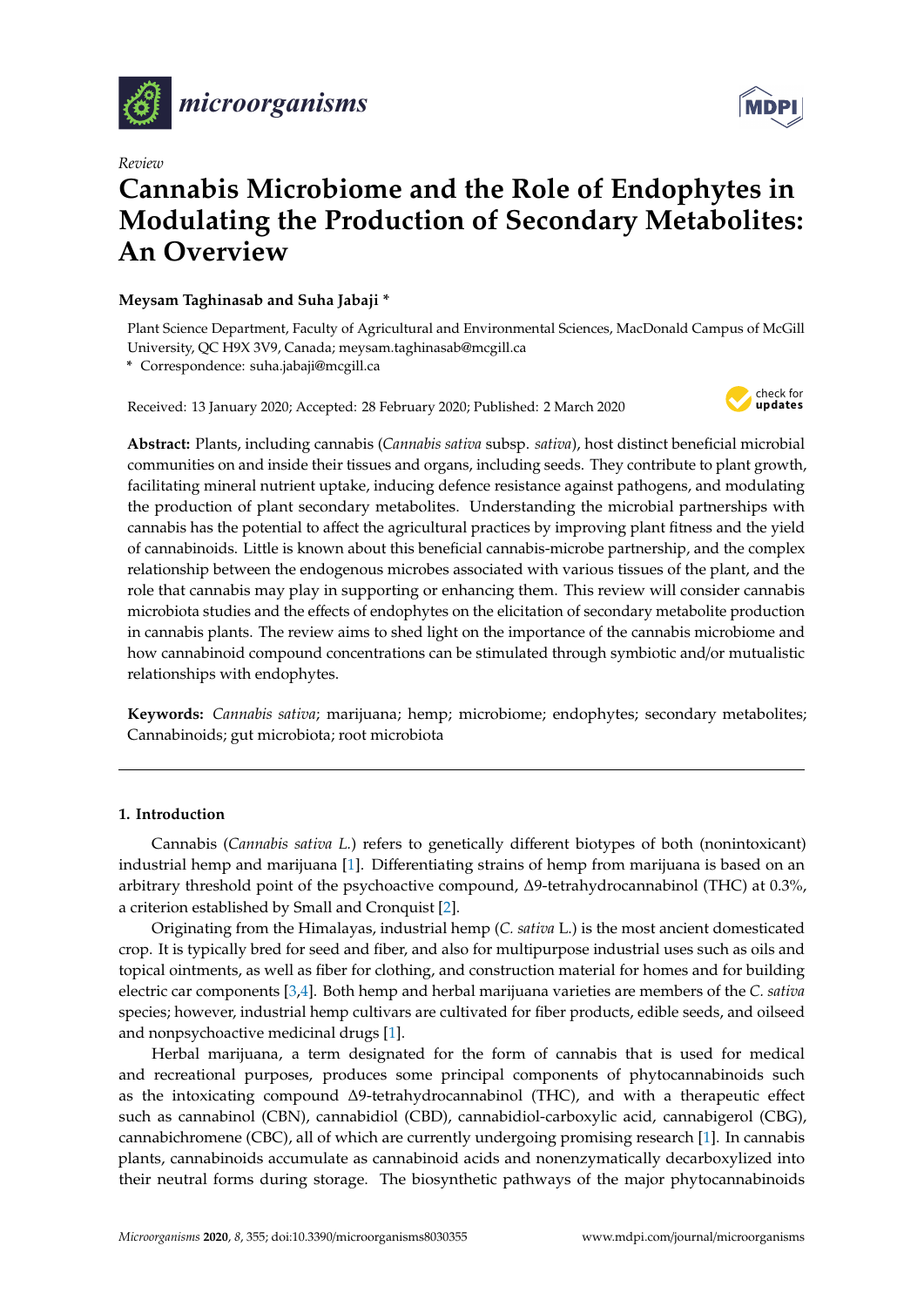(CBC, CBD, CBG THC) with pentyl side chains- $C_5H_{11}$  begins with the production of CBG which is produced by condensation of a phenol-derived olivetolic acid, a precursor of the polyketide biosynthetic pathway, and a terpene-based geranyl pyrophosphate, a precursor of the plastidal biosynthetic pathway. From CBG, ∆-THC, CBD, and CBC are synthesized each by a specific enzyme [\[1\]](#page-9-0). For more complete analyses of phytocannabinoid biosynthesis, see Andre et al. [\[5\]](#page-9-4) and Hanus et al. [\[6\]](#page-9-5). Additionally, the noncannabinoid compounds, including terpenoids and flavonoids, deserve attention as they may provide anti-inflammatory activity [\[7\]](#page-9-6).

Phytocannabinoids accumulate in all parts of the plant; however, they are more concentrated in specialized secretory structures, the trichomes of the female flower buds [\[5](#page-9-4)[,8\]](#page-9-7). In addition to phytocannabinoids, cannabis produces a plethora of secondary metabolites that are produced as an adaptation for specific functions in plants mostly to improve plant growth or defence against biotic and abiotic stress [\[9\]](#page-9-8). These metabolites provide diverse biological activities for use in human medicine and the pharmaceutical industry [\[10](#page-9-9)[,11\]](#page-9-10). The use of metabolic engineering approaches is promising as it opens up the possibility of increasing the production levels of desired targeted phytocannabinoid-derived compounds [\[10,](#page-9-9)[11\]](#page-9-10). Interestingly, CBD exhibits strong antimicrobial properties against clinically relevant multidrug-resistant bacteria (MDR) such as the methicillin-resistant *Staphylococcus aureus* (MRSA) strains, and the drug-resistant *Mycobacterium tuberculosis* XDR-TB with minimum inhibitory concentration (MIC) ranging from  $0.5-2 \mu g/mL$ . These activities compare favourably with standard antibiotics for these strains [\[12\]](#page-10-0). Essential oils of cannabis showed moderate potency with an IC<sub>50</sub> of 33 µg/mL against several yeasts, including *Cryptococcus neoformans*, *Candida glabrata*, and *C. krusei* [\[13\]](#page-10-1).

Before the legalized use of *C. sativa* in different countries, cultivation was restricted to hemp varieties of high-yielding fiber with significantly low levels of the psychoactive ∆9-THC. The recent legalization of cannabis in various countries, including Canada, Uruguay, and eleven states in the United States for the production of medical and/or recreational purposes, have generated demand not only for high yielding varieties of ∆9-THC and/or cannabinoids but firm and reliable cannabinoid profiles. However, the legality of cannabis for medical and recreational uses varies by country, in terms of its possession, distribution and cultivation, consumption and uses for medical conditions it can be used for [\[14,](#page-10-2)[15\]](#page-10-3).

Although beyond the scope of this review, it is worth mentioning the importance of the production methods and environmental conditions, all of which influence the production of commercial and high-grade medical and/or recreational marijuana under indoor cultivation [\[16\]](#page-10-4). The critical conditions for optimal cannabis growth, include light intensity, quality and photoperiod [\[17\]](#page-10-5), storage temperatures and humidity [\[18\]](#page-10-6), fertilization [\[19](#page-10-7)[,20\]](#page-10-8), abiotic elicitors including phytohormones [\[21](#page-10-9)[,22\]](#page-10-10), and the microbiome [\[23\]](#page-10-11). For cannabis, smaller quantities of the invisible ultraviolet (UV-B) light reportedly elicits ∆9-THC accumulation in leaves and buds [\[24,](#page-10-12)[25\]](#page-10-13), however, the effect of spectral composition on cannabinoid concentration remains tenuous. The stress response is one of the major factors that alter plant chemical composition [\[26\]](#page-10-14). Drought stress is known to reduce plant growth significantly but can also increase secondary metabolite content [\[27\]](#page-10-15). For cannabis and hemp plants, there is inconclusive evidence linking drought or decreased humidity to increased cannabinoid and ∆9-THC production [\[28,](#page-10-16)[29\]](#page-10-17). More work is needed to understand better the role of water stress in cannabinoid and THC production.

This review aims to characterize the microbial diversity associated with hemp and marijuana, show with recent examples the diversity of microbial communities (endophytes) that internalize their tissues, and list the benefits that they confer to their hosts. We also highlight the values of the biologically active compounds produced by endophytes that contribute to increased plant fitness and tolerance against biotic and biotic stress. Moreover, we provide some evidence that the microbial bioactive compounds produced by some endophytes are derivatives and/or analogs of their associated host plants.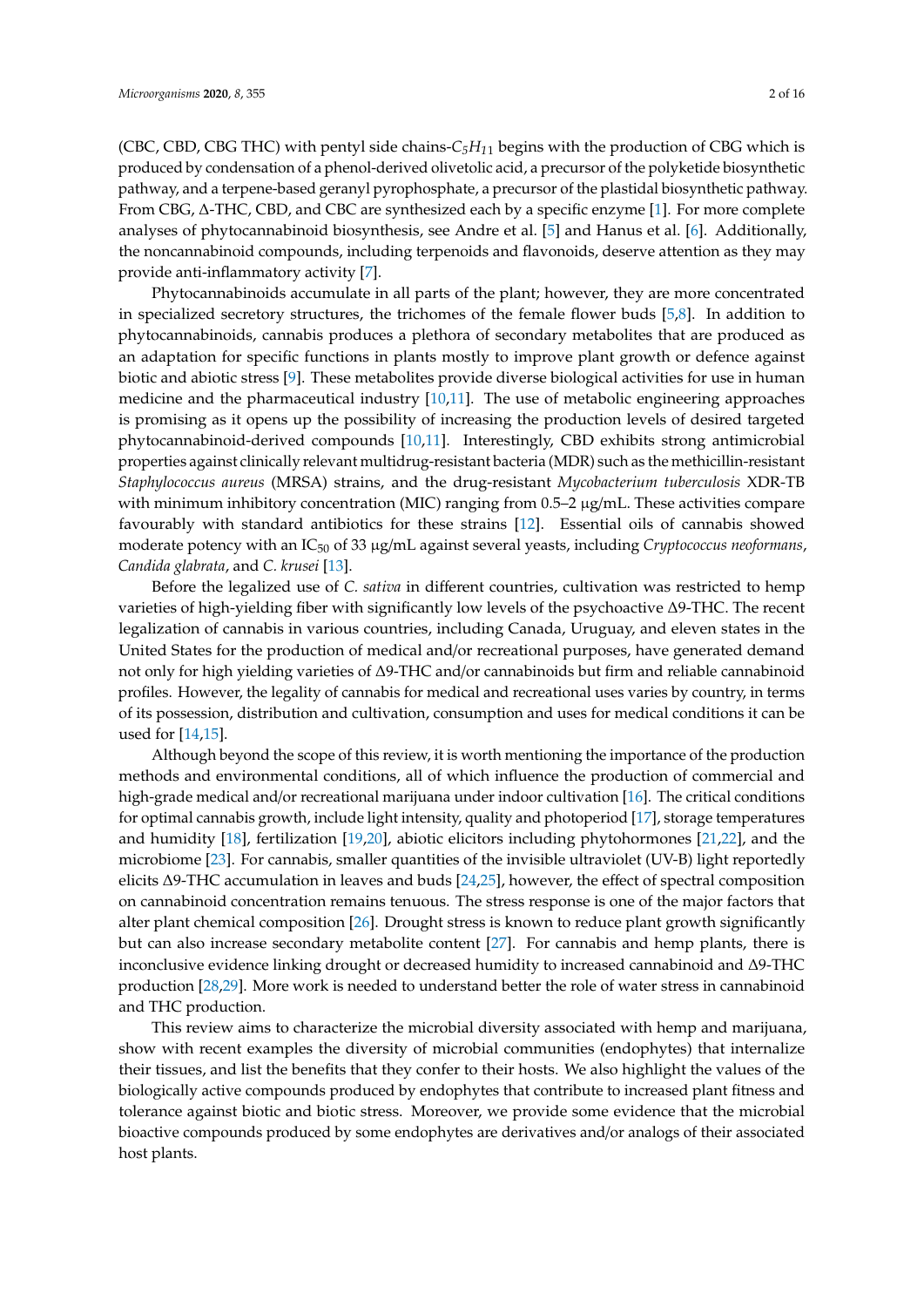## **2. The Microbiome**

The microbiome is a term that describes the collective genome of microbial communities, the so-called microbiota, which is associated with humans, animals, and plants. During recent years, the impact of microbial communities on shaping the host immune system and fitness of their host has gained attention [\[30\]](#page-10-18). The composition of microbiota residing in a host is affected by environmental conditions such as temperature, pH, and nutrient availability [\[31\]](#page-10-19). The overuse of xenobiotics in agriculture, along with the emergence of antibiotic and pesticide-resistance strains in agriculture and human medicine, can affect the host capacity to interact properly with the microbiota [\[30\]](#page-10-18). Compared to the number of studies on the microbiota of human subjects, there is a minimal number of studies focusing on economically agricultural crops. It is because the microbiota of agricultural organisms is affected by plant species and genotypes, developmental stages, root exudation, soil type, and environmental conditions.

Nevertheless, gut and root microbiota share commonalities concerning the regulation of host gene expression [\[32,](#page-10-20)[33\]](#page-10-21), enhancement of metabolic capacities of their hosts through catabolic genes [\[34](#page-11-0)[,35\]](#page-11-1), and suppression of harmful pathogens [\[36\]](#page-11-2). These are few illustrations of the commonalities between root and gut microbiota. The literature on this topic is found in recent reviews [\[37](#page-11-3)[,38\]](#page-11-4).

Strategic and applied research on the impact of microbial composition concerning human health recognizes the role of prebiotics that includes changes in the structure and diversity of the microbiota and stimulation of the activity of health-promoting bacteria such as *Lactobacillus* and *Bifidobacteria* [\[39](#page-11-5)[,40\]](#page-11-6)**.** One of the hot topics in gut microbiota is the nutritional strategy of adding dietary phytochemical compounds such as the secondary metabolites, flavonols, and quercetin, which can influence the immune function of the host physiology [\[41,](#page-11-7)[42\]](#page-11-8). It is worthwhile mentioning that flavonoids and quercetin are important phytochemicals in cannabis, and their combination makes them potent antioxidants [\[7\]](#page-9-6). Data on the antioxidant potential of noncannabinoids are based on in vitro studies. Undoubtedly, their effects involving clinical trials deserve attention.

#### *The Plant Microbiome*

Plants, including cannabis host distinct beneficial microbial communities on and inside their tissues, designated the plant microbiota from the moment that they are planted into the soil as seed. The plant microbiome is composed of specific microbial communities associated with the roots and the soil surrounding the roots (i.e., the rhizosphere), the air-plant interface (i.e., the phyllosphere), and the internal tissues of the plant, the so-called the endosphere [\[43,](#page-11-9)[44\]](#page-11-10). Seeds harbour diverse groups of microbiota that are a source of bio-inoculum for juvenile plants promoting protection against biotic and abiotic stress at seed germination and later stages [\[45](#page-11-11)[,46\]](#page-11-12). Vertical transmission of endophytes from seeds to seedlings occurs in rice, wheat, and bioenergy crops [\[47](#page-11-13)[,48\]](#page-11-14). Each of these microhabitats provides suitable conditions for microbial life, which also has a respective function for the host. Plant microbiome is a contributing factor to plant health and productivity [\[49\]](#page-11-15). An increasing body of evidence highlights the importance of plant microbiome as a systemic booster of the plant immune system by priming accelerated activation of the defence system [\[50\]](#page-11-16). Many studies focused on the rhizosphere microbiome due to the soil-derived microbial diversity surrounding the root, and a potential source for selecting beneficial microbes that positively affect plant health [\[49,](#page-11-15)[51,](#page-11-17)[52\]](#page-11-18). Several reviews addressed the role of the rhizosphere microbiome in conferring disease suppressiveness and improving drought resistance [\[49,](#page-11-15)[53,](#page-11-19)[54\]](#page-11-20); others studied contributing chemical components to selective enrichment of microorganisms in the rhizosphere [\[55](#page-11-21)[,56\]](#page-11-22). Generally, above-ground plant microbiota mostly originated from the soil, seed, and air adapt an endophytic lifestyle inhabiting tissues of the plant internally and play vital roles in plant development and fitness. These microbial communities that internally inhabit plant tissues, are referred to as endophytes, and play a crucial role in plant development and growth [\[57\]](#page-12-0). In this review, we use the term endophyte based on the definition of Petrini to signify 'all organisms inhabiting plant organs that at some time in their life can colonize internal tissues without causing harm to their hosts [\[58\]](#page-12-1).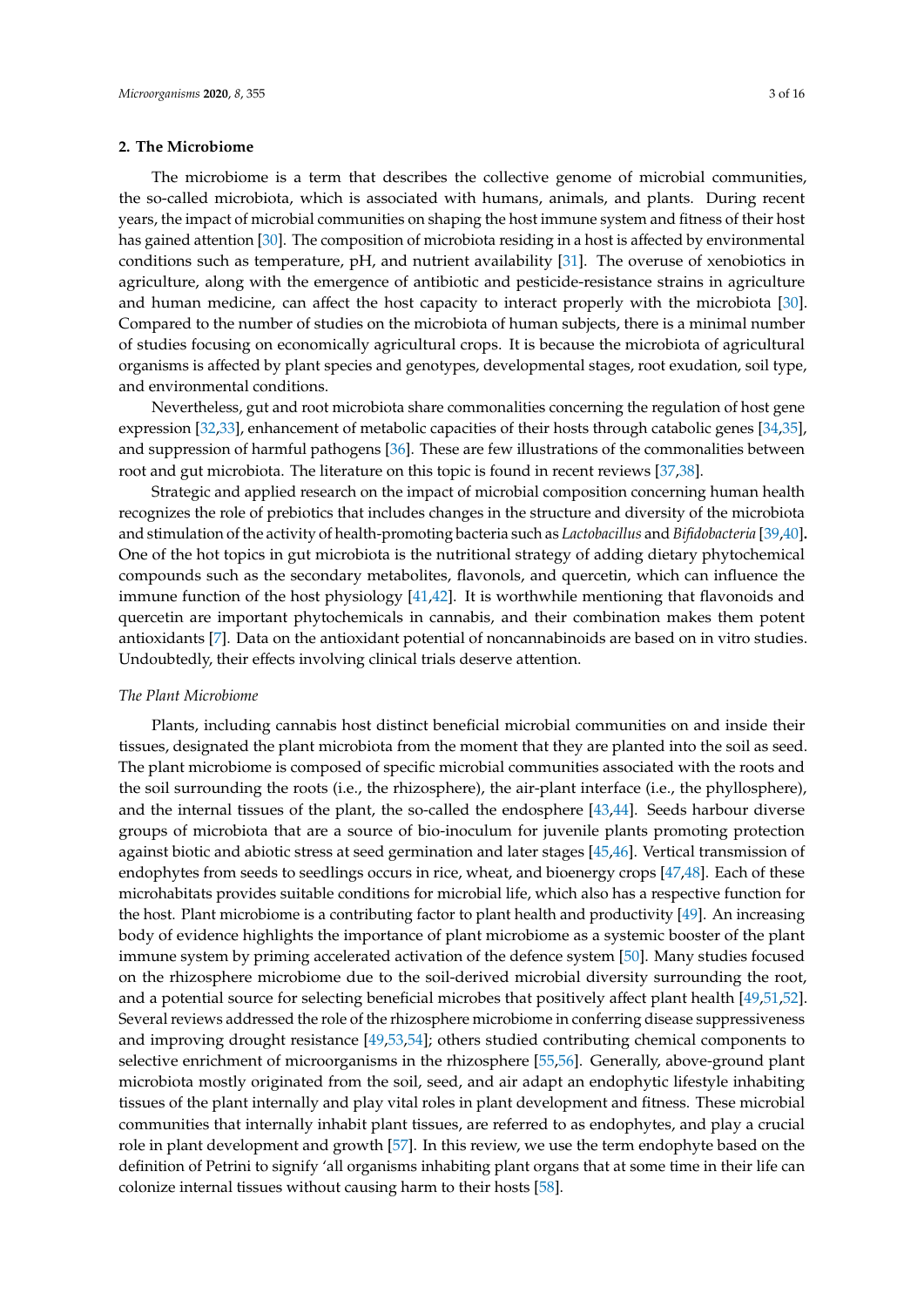#### **3. The Functions of Plant Microbiome are Essential for the Host**

There is a considerable amount of information on the functional role of microbial communities associated with plants and their internal tissues. Plant-growth promoting rhizobacteria (PGPR) and endophytes stimulate plant growth by producing phytohormones such as auxins [\[50\]](#page-11-16) gibberellins (GAs) abscisic acid (ABA), and ethylene (ET), or by modulating the plant's endogenous phytohormone levels [\[59](#page-12-2)[,60\]](#page-12-3). Under greenhouse conditions, PGPR favoured plant growth and development, as well as plant secondary metabolites accumulation and, consequently, antioxidant capacity. Seed and root-exudated flavonoids are inducers for the nodulation genes in rhizobia-legume interactions, and in mycorrhization of host plants [\[61](#page-12-4)[,62\]](#page-12-5) which remarkably is comparable to the modulation of gut microbiota by dietary flavonoids.

In general, Proteobacteria, and especially γ-Proteobacteria, such as *Pseudomonas* and *Pantoea* are the dominant endophytic bacteria isolated from a variety of plant species [\[63\]](#page-12-6). Moreover, Gram–positive and Gram-negative bacteria, including *Pseudomonas, Azospirillum, Azotobacter, Streptomyces, Enterobacter*, *Alcaligenes, Arthrobacter, Burkholderia*, and *Bacillus* could enhance the plant growth and suppress phytopathogens [\[64\]](#page-12-7). Diverse strains of *Pseudomonas, Bacillus*, *Arthrobacter,* and *Pantoea* species associated with soybean and wheat roots exhibited growth-promotion properties such as phytohormone production, mineral solubilization, and the production of the enzyme 1-amino cyclopropnae-1-carbixylate (ACC) deaminase [\[65,](#page-12-8)[66\]](#page-12-9). ACC deaminase reduces the endogenous level of the stress hormone ET by limiting the amount of plant ACC deaminase, and prevents ET-induced root growth inhibition. In return, it promotes plant growth and lowering stress susceptibility, in return, resulting in more nitrogen supply for bacteria [\[67\]](#page-12-10).

As with bacterial endophytes, fungal endophytes can facilitate mineral nutrient uptake, promote plant growth and development, and induce defence resistance against pathogens [\[68,](#page-12-11)[69\]](#page-12-12). Furthermore, they enhance abiotic stress tolerance, notably, the dark septate endophytic fungus, *Curvularia* sp. provided thermal protection for host plant at high temperature [\[69\]](#page-12-12). Indeed, bacteria and nonmycorrhizal fungi have the advantage of axenic propagation that places them as an ideal model of the agri-horticulture application.

One of the tools to control plant pathogens with the least impact on the environment is biocontrol. There are numerous examples of biocontrol activities of bacterial and fungal endophytes against pathogen invasion and diseases [\[43](#page-11-9)[,70](#page-12-13)[,71\]](#page-12-14). Various mechanisms underlie the beneficial effects of bacterial endophytes on their hosts. These include antibiotic production, induction of host defences, and immunity via induced systemic resistance (ISR), parasitism, competition, and quorum sensing [\[72\]](#page-12-15). Equally, endophytic fungi can protect plants against pathogens by triggering host resistance via systemic acquired resistance and ISR [\[73,](#page-12-16)[74\]](#page-12-17), or by antibiosis and mycoparasitism [\[71\]](#page-12-14).

#### **4. The Microbiome of Hemp and Marijuana**

Understanding microbial partnerships with industrial hemp and medical and recreational marijuana can influence agricultural practices by improving plant fitness and production yield. Furthermore, marijuana and hemp are attractive models to explore plant–microbiome interactions as they produce numerous secondary metabolic compounds [\[75\]](#page-12-18). Together, the plant genome and the microbial genome inside plant tissues (i.e., the endorhiza) that forms the holobiont is now considered as one unit of selection in plant breeding, and also a contributor to ecological services of nutrient mineralization and delivery, protection from pests and diseases, and tolerance to abiotic stress [\[76\]](#page-12-19). Increasing evidence suggests that the host genotype influences the composition and function of certain critical microbial groups in the endorhiza, which, in turn, affects how the plant reacts to environmental stresses [\[45\]](#page-11-11) with plant traits essential for hosting and supporting beneficial microbes. Particularly, populations of rhizospheric bacteria in disease suppressive soils are enriched and act as the first line of defence in the host plant against root pathogens, thereby activating secondary metabolite biosynthetic gene clusters that encode NRPSs and PKSs to enhance the level of defence metabolites [\[77\]](#page-12-20). A growing body of evidence signals that a two-step selection model where plant type and soil type are the main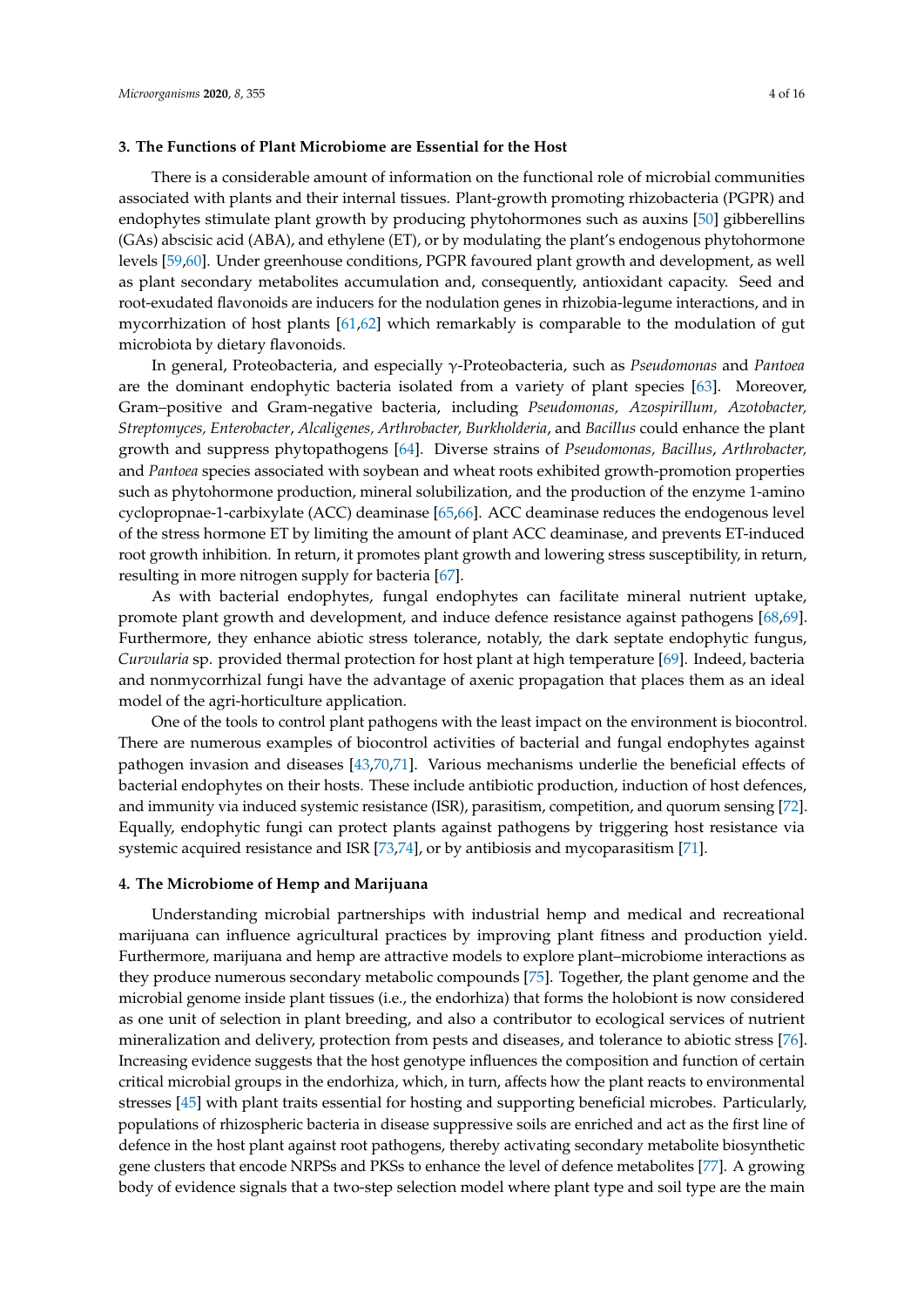drivers of defining soil microbial community structure [\[78](#page-13-0)[,79\]](#page-13-1). The soil type defines the composition of the rhizosphere and root inhabiting bacterial communities, whereas migration from the rhizosphere into the endorhiza tissue is dependent on plant genotype [\[80\]](#page-13-2). Accordingly, the influence of soil type and plant genotype on the microbial community structure of marijuana offers support of the two-tier system model whereby soil type is a determinant of microbial communities in the rhizosphere, and cannabis cultivars are a factor of community structure in the endorhiza [\[23\]](#page-10-11). This view that the rhizospheric microbiome influences the selection of the next generation cannabis cultivars that are resilient to biotic and abiotic types of stress opens up a new approach of breeding. Of particular interest, the community structure of endorhiza correlates significantly with cannabinoid concentration and composition [\[23\]](#page-10-11). Future studies on using microbial communities of cannabis not only increase fitness but augment derived metabolite production that are worth pursuing.

# *4.1. Fungal Endophytes Associated with Di*ff*erent Organs of Hemp and Marijuana*

The diversity of fungal and bacterial endophytes associated with different tissues of hemp and marijuana sampled from various geographic and ecological regions is listed in Figure [1.](#page-5-0) Almost all of the nonsymbiotic fungal endophytes reported by several studies belonged to the Ascomycetes, except for two studies that reported the presence of strains belonging to the Basidiomycetes, such as *Irpex, Cryptococcus*[\[81\]](#page-13-3) and *Schizophyllum commune*[\[82\]](#page-13-4). Depending on the geographical region, the abundance of fungal endophytes associated with cannabis tissues varied. For example, the abundance number of fungal strains belonging to *Aspergillus, Penicillium, Phoma, Rhizopus, Colletotrichum, Cladosporium, and Curvularia* in leaf samples from Himachal Pradesh, India [\[83\]](#page-13-5) was higher as compared to those in stems and petioles [\[83\]](#page-13-5). Similarly, the fungal strains *Cochliobolus* and *Aureobasidium* isolated from Canadian hemp samples were abundant in leaf tissue [\[81\]](#page-13-3). Leaf, twig, and bud tissues of Bedrocan BV Medicinal marijuana from the Netherlands were associated with endophytic communities belonging to the *Penicillium* species (predominantly, *Penicillium copticola*), *Eupenicillium rubidurum, Chaetomium globosum,* and *Paecilomyces lilacinus* [\[84\]](#page-13-6). Different species of *Aspergillus* (*A. niger, A. flavus,* and *A. nidulans*), *Penicillium* (*P*. *chrysogenum* and *P. citrinum*), and some pathogens, such as *Rhizopus stolonifer, Alternaria alternata*, and *Cladosporium* sp. were found in marijuana stem tissues [\[83\]](#page-13-5). Moreover, strains belonging to *Alternaria, Cryptococcus, Aspergillus, Cladosporium,* and *Penicillium* [\[81](#page-13-3)[,83](#page-13-5)[,85\]](#page-13-7) were isolated from marijuana and hemp petioles, whereas *Aureobasidium* and *Cladosporium* were isolated from hemp seeds [\[81\]](#page-13-3). Intensive mycorrhization of hemp roots by the arbuscular mycorrhizal (AM) fungi, *Diversispora* sp., *Funneliformis mosseae, Funneliformis geosporum*, *Glomus caledonium*, and *Glomus occultum* enabled the plant to tolerate soils contaminated with phosphogypsum and sewage sludge, and responded positively regarding biomass production [\[86\]](#page-13-8). It is highly probable that hemp selectively established relationships with mycorrhizal fungi to counteract abiotic stress through symbiosis.

## *4.2. Bacterial Endophytes Composition in Di*ff*erent Organs of C. sativa*

The microbial community of bacterial endophytes associated with different cultivars of *C. sativa* belong to Υ-proteobacteria and α-proteobacteria, including *Pseudomonadaceae*, *Oxalobacteraceae*, *Xanthomonadaceae*, and *Sphingobacteriales*, and all are well-known endophytic bacteria which substantiate observations from other plant systems (Figure [1\)](#page-5-0) [\[87\]](#page-13-9). The most abundant strains isolated from leaves belong to *Pseudomonas* and *Bacillus*. Namely, *Bacillus licheniformis*, *Bacillus subtilis, Bacillus pumilus,* and *Bacillus megaterium* formed the most abundant Gram-positive bacterial endophytes population in the leaf [\[81,](#page-13-3)[88\]](#page-13-10). Strains of *Pantoea* and *Staphylococcus* were associated exclusively with cannabis petioles [\[81\]](#page-13-3), while strains of *Pantoea*, *Staphylococcus, Bacillus*, and *Enterobacter* were isolated from the seed [\[81\]](#page-13-3). The most prominent isolated genera from roots included *Acinetobacter, Chryseobacterium, Enterobacter, Microbacterium*, and *Pseudomonas* [\[87\]](#page-13-9).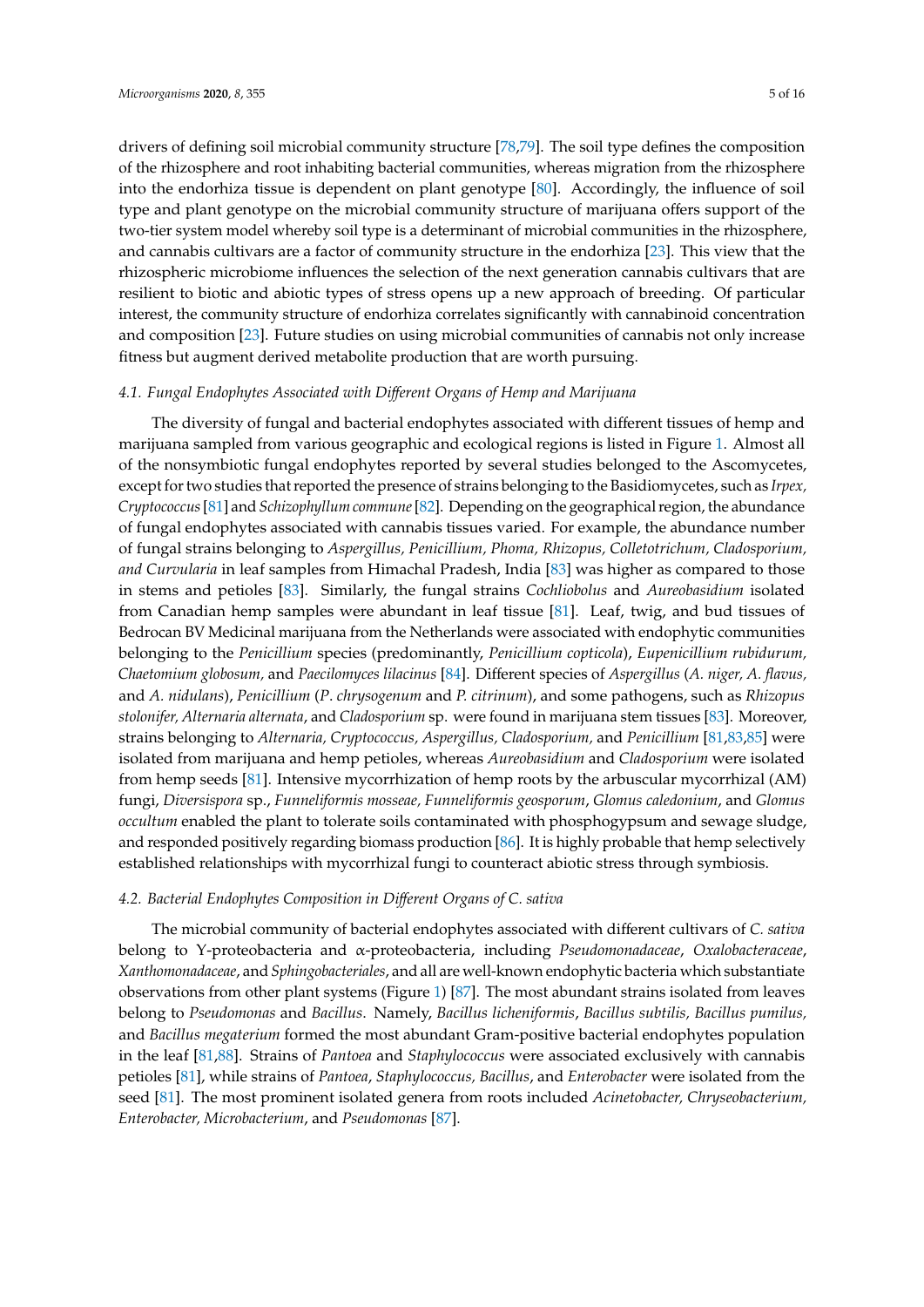<span id="page-5-0"></span>

**Figure 1.** The most common endophytes harboured in different tissues of *Cannabis sativa* plants obtained from different geographical locations.

These findings prompted us to focus on whether cannabis-associated bacterial and fungal communities could (i) increase hemp and marijuana yield, (ii) control plant pathogens infection of cannabis plants, and promote disease resistance, (iii) modulate the production of cannabis secondary metabolites.

# **5. Endophytes, As Cannabis Microbial Biostimulants**

Associated-bacterial endophytes with plant species can promote plant growth in plants via several mechanisms: Nitrogen fixation, siderophore production to chelate iron and make it available to plant roots, mineral solubilization mainly phosphorus and calcium, and production of several phytohormones including auxins, ABA, cytokinins, and GAs [\[75](#page-12-18)[,79](#page-13-1)[,89](#page-13-11)[,90\]](#page-13-12). The production of such bioactive metabolites can enhance host plant growth and tolerate environmental stresses. There are limited studies on the use of growth-promoting bacterial endophytes and their effect on cannabis growth and yield. Pagnani et al. [\[91\]](#page-13-13) evaluated the suitability of multispecies consortium consisting of *Azospirillum brasilense*, *Gluconacetobacter diazotrophicus*, *Herbaspirillum seropedicae*, and *Burkholderia ambifaria* isolated from roots or stems of corn, sorghum, sugarcane, and bermudagrass [\[92\]](#page-13-14) to enhance hemp biomass. The bacterial consortium favoured plant growth development and the accumulation of secondary metabolites (i.e., CBD and THC). Conant et al. [\[93\]](#page-13-15) reported on significant marijuana bud yield of 16.5% and plant height as a result of treatment with the microbial biostimulant Mammoth PTM, a multispecies consortium comprised of four bacterial taxa *Enterobacter cloacae*, *Citrobacter freundii*, *Pseudomonas putida,* and *Comamonas testosteroni* [\[94\]](#page-13-16). In the case of fungal endophytes, root inoculation of hemp by AM fungi enhanced tolerance of hemp to accumulate Cd, Ni, and Cr [\[95\]](#page-13-17).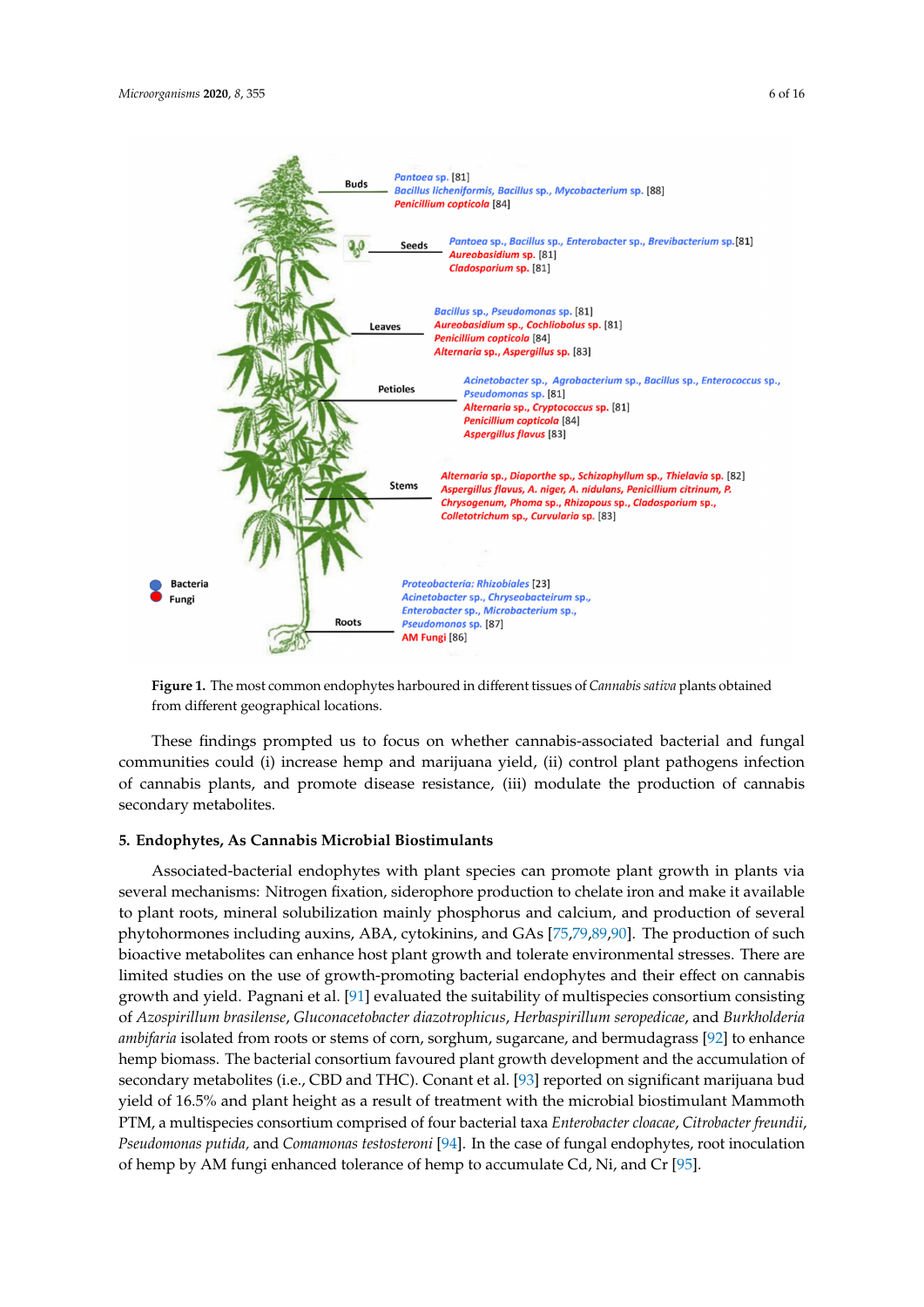Most of the above findings illustrate the use of endophytic bacteria isolated from plant species other than hemp or marijuana with the ability to trigger some physiological plant responses. Our laboratory, along with other researchers, has reported on the diversity of endogenous fungal and bacterial endophytes and the abundance of taxonomic groups in different tissues of hemp and marijuana with growth promotion capabilities (Table [1\)](#page-6-0) and biological control potential (Table [2\)](#page-6-1) [\[81–](#page-13-3)[84,](#page-13-6)[87,](#page-13-9)[96\]](#page-13-18). Some of these isolates were able to trigger the production of IAA-like molecules in the plant, reinforcing the notion that beneficial endophytes modulate plant development and growth through the production of phytohormones. However, the mechanism behind this is not fully clarified. Performing experiments with endophytes as growth elicitors would facilitate the evaluation of secondary metabolites profiles, particularly for THC, cannabinoids compounds, and terpenes of cannabis plants inoculated with endophytes.

| Organism                     | Activity               | <b>References</b>        |
|------------------------------|------------------------|--------------------------|
| Bacillus sp.                 | P solubilizing         | Joe et al. 2016 [97]     |
| B. amyloliquefaciens         | GAs production         | Shahzad et al. 2016 [98] |
| Pantoea vagans MOSEL-t13     | IAA production         | Afzal et al. 2015 [87]   |
| Pseudomonas fulva BTC6-3     | P solubilizing and IAA | Scott et al. 2018 [81]   |
| P. geniculata MOSEL-tnc1     | IAA production         | Afzal et al. 2015 [87]   |
| Serratia marcescens MOSEL-w2 | IAA production         | Afzal et al. 2015 [87]   |
| Bipolaris sp. CS-1           | IAA and GAs production | Lubna et al. 2019 [96]   |

<span id="page-6-0"></span>**Table 1.** Plant growth promoting bacteria and fungi associated with cannabis and their mode of action.

IAA: Indole acetic acid; Gas: Gibberellins; P: Phosphate.

|  | Table 2. Cannabis endophytes with antagonistic effects against pathogens |  |  |
|--|--------------------------------------------------------------------------|--|--|
|  |                                                                          |  |  |

<span id="page-6-1"></span>

| Organism                                      | Target pathogen                         | Activity                       | <b>References</b>       |  |
|-----------------------------------------------|-----------------------------------------|--------------------------------|-------------------------|--|
| Fungi                                         |                                         |                                |                         |  |
| Penicillium copticola L3                      | Trichothecium roseum                    | Growth inhibition              | Kusari et al. 2013 [84] |  |
| Paecilomyces lilacinus A3<br>Botrytis cinerea |                                         | Growth inhibitionGrowth        | Kusari et al. 2013 [84] |  |
| Alternaria alternata CN1                      | Fusarium solani                         | inhibitionGrowth inhibition    | Oadri et al. 2013 [82]  |  |
| Aspergillus niger 2                           | Curvularia lunata                       |                                | Gautam et al. 2013 [83] |  |
| Bacteria                                      |                                         |                                |                         |  |
| Pseudomonas fulva BTC8-1                      | Botrytis cinerea                        | Cellulase, HCN Siderophore     | Scott et al. 2018 [81]  |  |
| P. orientalis BTG8-5                          | Botrytis cinerea                        | Cellulase, IAA,<br>Siderophore | Scott et al. 2018 [81]  |  |
| Paenibacillus sp. MOSEL-w13                   | Aspergillus niger<br>Fusarium oxysporum | Growth inhibition              | Afzal et al. 2015 [87]  |  |

Due to past legal restrictions on the production of marijuana and hemp, growth promotion trials applying endogenous microbiome isolated from hemp and marijuana are few. It seems reasonable to hypothesize that endogenous endophytic bacteria and fungi possess the genetic information to trigger phenotypic drastic growth promotion, and positively increase cannabis secondary metabolites in their respective hosts as compared to endophytes isolated from different plant species. With the legalization of marijuana in Canada and other countries, intensive investigations on how hormone-like molecules produced by endophytes influence plant adaptation and growth become possible.

### **6. Cannabis Endophytes with Antagonistic E**ff**ect Against Pathogens**

There are limited bioprospecting studies on antagonistic activity of microbial endophytes associated with hemp and marijuana against invading pathogens and contaminating mycotoxigenic fungi [\[81](#page-13-3)[,84](#page-13-6)[,87\]](#page-13-9). These studies used the bioprospecting rationale that hemp and marijuana contain medicinal compounds that might also harbour competent microbial endophytes capable of providing health benefits to the host plant. The hemp-associated strains of *Pseudomonas fulva* (BTC6-3 and BTC8-1) and *Pseudomonas orientalis* (BTG8-5 and BT14-4), exhibited antifungal activities against *Botrytis cinerea* in dual confrontation assays [\[81\]](#page-13-3). These strains are top producers of hydrogen cyanide (HCN),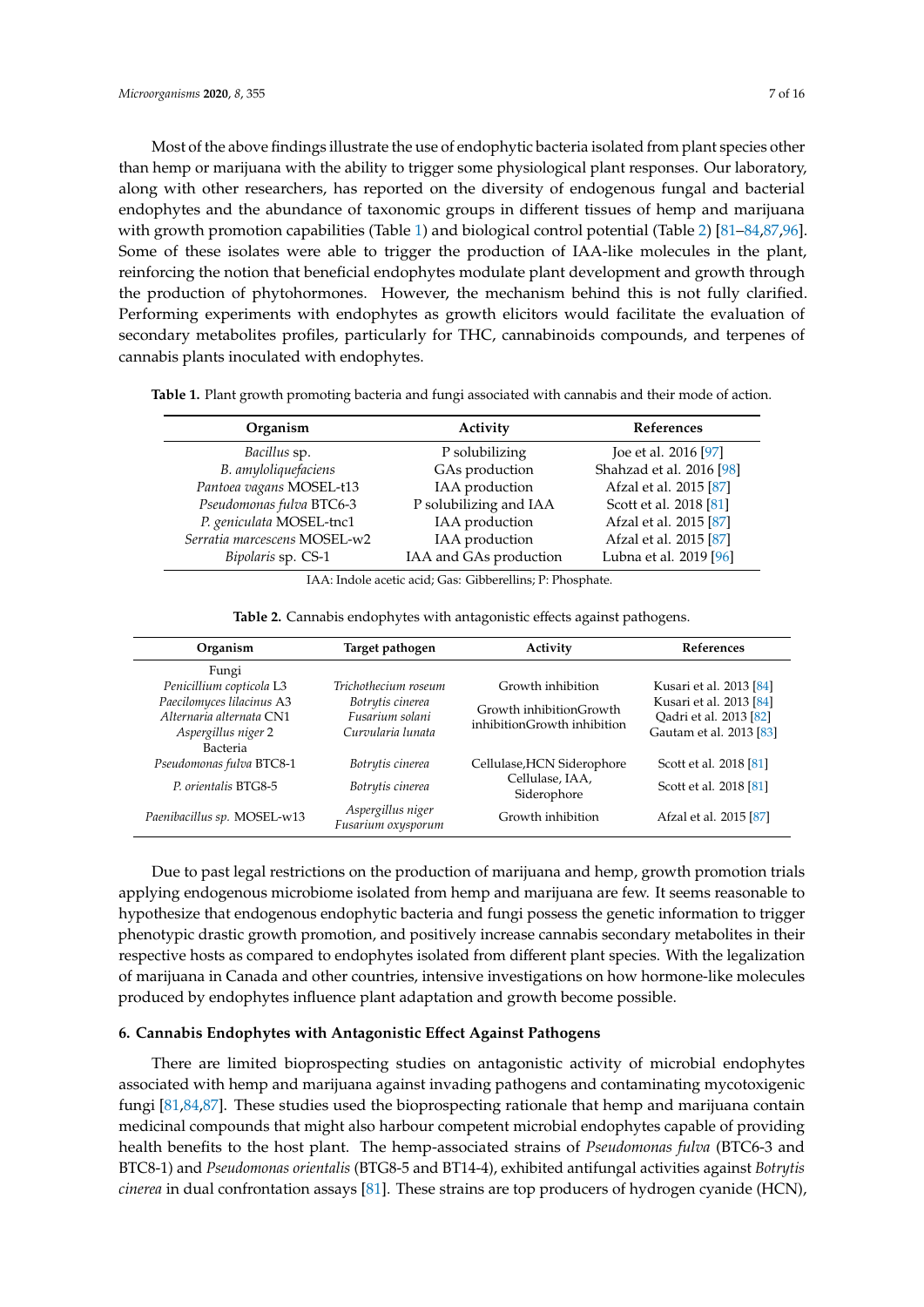cellulose, siderophore, IAA, and could solubilize P [\[81\]](#page-13-3). Additionally, *Pseudomonas* strains produce well-characterized secondary metabolites as diffusible antibiotics, including phenazines such as phenazine-1- carboxylic acid (PCA), 2,4-diacetylphloroglucinol (DAPG), pyocyanine, pyoluteorin, pyrrolnitrin, phloroglucinols, lipopeptides, and the volatile metabolite as HCN [\[99\]](#page-14-1). All these attributes make *Pseudomonas* strains effective biocontrol agents. The endophytic bacterial strains, *Bacillus megaterium* B4, *Brevibacillus borstelensis* B8, *Bacillus* sp. B11, and *Bacillus* sp. B3, employ quorum quenching as a strategy to disrupt cell-to-cell quorum sensing signals in the target organism [\[88\]](#page-13-10). This strategy provides defence against plant pathogens and prevents the pathogen from developing resistance against the bioactive secondary compounds produced by the plant and or the endophytes.

The cannabis endophytes, *Paecilomyces lilacinus* A3, *Penicillium* sp. T6, and *P. copticola* L3 successfully inhibited the growth of cannabis pathogens, *B. cinerea,* and *Trichothecium roseum* [\[84\]](#page-13-6). The endophytic strains of *Paenibacillus* sp. and *Pantoea vagans* successfully antagonized the pathogen *Fusarium oxysporum* in dual confrontation assays [\[87\]](#page-13-9). Taken together, these studies, although limited in scope, reveal the potency of endophytes in cannabis plants, and their applications hold great promise not only as biocontrol agents against the known and emerging phytopathogens of cannabis plants but also, as a sustainable resource of biologically active and novel secondary metabolites. These bioactive metabolites are an ideal substitute for chemo-pesticide not only to support low pesticide residue levels in cannabis flowers but also for adopting the zero-tolerance policy of pesticide residues in compliance with government regulatory bodies [\[100\]](#page-14-2).

#### **7. Endophytes of Medicinal Plants as Sources of Plants Secondary Metabolites**

An exhaustive list of some of the same antimicrobial natural products biosynthesized by endophytes as their host plant is described in the recent review by Martinez-Klimova et al. [\[101\]](#page-14-3). The pharmaceutical molecules such as the antitumor drugs, vinblastine and vincristine [\[102\]](#page-14-4), the anticancer drug camptothecin [\[103\]](#page-14-5), the aneoplastic paclitaxel [\[104\]](#page-14-6), and the insecticide azadirachtin [\[105\]](#page-14-7) are amazing examples of the significance and importance of potentially valuable secondary metabolites produced by endophytes.

There is compelling evidence that both the plant and their endophytes can produce a collection of secondary metabolites from similar precursors, possibly as an adaptation of the host environment [\[106\]](#page-14-8). Some examples include podophyllotoxin [\[107](#page-14-9)[,108\]](#page-14-10), camptothecin, and structural analogs [\[103,](#page-14-5)[109\]](#page-14-11). Some of these endophytes can biochemically produce compounds similar or identical to those produced by their host plants. It is proposed that such a molecular basis may attribute to horizontal gene recombination or transfer during the evolutionary process. For example, the ability of the taxol-producing fungus *Clasdosporium cladosporioides* MD2 associated with the host plant *Taxus media* is attributed to the gene 10-deacetylbaccatin-III-10-*O*-acetyl transferase. This gene plays a role in the biosynthetic pathway of taxol and bears a 99% resemblance to the host plant gene [\[106\]](#page-14-8). The latter endophytic fungus being the source of this important anticancer drug. The biosynthesis of the insecticide azadirachtin A and B by the fungal endophyte *Eupenicillium purvium* isolated from the Indian neem plant lends another evidence on the ability of endophytes to produce similar host plant metabolites [\[105\]](#page-14-7). The recent progress in the molecular biology of secondary compounds and the cloning of genes of endophytic metabolites offer insight into how the plant and endophyte genes of encoding the secondary metabolites are organized.

# *7.1. Endophytes Modulate Secondary Metabolites of Medicinal Plants*

Accumulated evidence established that endophytes are capable of eliciting physiological plant responses, which in turn influence the production of secondary metabolites in the host plant [\[110\]](#page-14-12). The production of bioactive secondary metabolites of *Rumex gmelini* seedlings is enhanced through coculture with endophytic fungi [\[111\]](#page-14-13). An endophytic bacterium *Pseudonocardia* sp. induced artemisinin (antimalarial drugs) production in Artemisia plant [\[112\]](#page-14-14). Inoculation of the medicinal plant *Papaver somniferum* L. with a multispecies consortium increased the morphine yield by enhancing the expression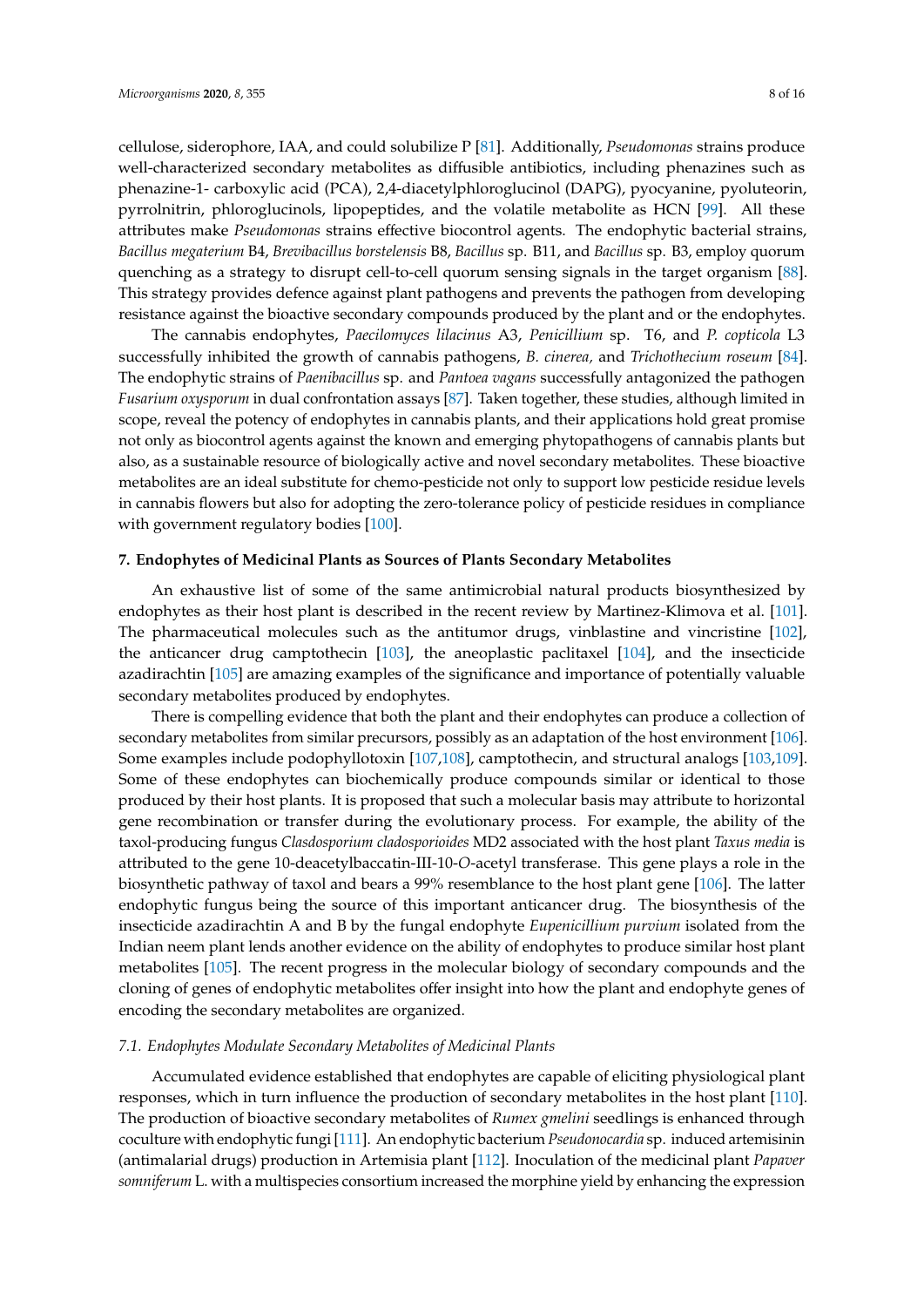of COR, an essential gene for morphine biosynthesis [\[113\]](#page-14-15). The alkaloid drug Huperzine A (HupA) used to treat Alzheimer's disease is not only derived from the *Huperzia serrata* plant but also is produced and biosynthesized by the fungal endophyte *Penicillium* sp. LDL4.4 isolated from *H. serrata* [\[114\]](#page-14-16). In the legume Crotalaria (subfamily *Fabaceae*), the biosynthesis of pyrrolizidine alkaloids (antiherbivore, nematicide) depends on the nodulation by *Bradyrhizobium* sp. [\[115\]](#page-14-17). In another example, the bacterial and fungal endophytes associated with the Agarwood tree (*Aquilaria malaccensis*) enhanced the production of agarospirol, a highly sought after product in the pharmaceutical and perfumery industry, within three months of artificial infection [\[116\]](#page-14-18). Despite current research on the ability of endophytic microorganisms to produce plant-associated metabolites, their potential is not fully explored and is far from exhausted. Exploiting this complex plant-microbe relationship can only enhance the sustained production of phytochemicals by the associated microorganisms.

# *7.2. Possible Modulation of Cannabis Secondary Metabolite by Endophytes*

Endophytes are well known to produce biologically active secondary metabolites that mimic the effect of the host plant metabolites or produce precursors of host plant compounds to activate the signaling pathway aiming to modulate secondary plant metabolites [\[117\]](#page-14-19). They induce the production of phytohormones such as ABA, GA, and ET that may provide a significant potential for improving cannabis secondary metabolites. Secondary metabolites, including THC, CBN, and CBD, are the most prevalent of cannabinoid compounds and inherently are employed in cannabis stress responses [\[118\]](#page-15-0). The precise role of cannabinoid in plant defence is not yet known. The plant growth regulators, including ABA, cycocel, ethephon, GAs, salicylic acid, γ-Aminobutyric acid (GABA), and mevinolin can manipulate cannabinoid biosynthesis and modulating secondary cannabis metabolites [\[22](#page-10-10)[,118–](#page-15-0)[121\]](#page-15-1).

The potential for secondary metabolite recovery can be improved by the exogenous application of inducers. For example, the application of plant hormone  $GA_3$  at 100  $\mu$ M level increased the amount of THC and CBD [\[120\]](#page-15-2). The exact mechanism of how the addition of exogenous hormones can affect the content of THC and CBD is not yet understood. One plausible hypothesis is that the exogenous application of  $GA_3$  contributes to the regulation of 1-aminocyclopropane-1-carboxylic acid [\[92\]](#page-13-14) content, which in turn elevates ET levels that lead to higher THC and CBD contents [\[120\]](#page-15-2). Ethephon, another plant growth regulator, increased THC content of male flowers, and CBD content of female flowers [\[118\]](#page-15-0). Such an increase is attributed to ET levels that may function as a switch between growth and secondary metabolites synthesis. Accordingly, the exogenous application of two stress signaling molecules, salicylic acid (1 mM) and GABA (0.1 mM) improved THC content but deteriorated CBD content simultaneously. This effect suggests that these signaling molecules could affect the cannabinoid biosynthesis pathway through elicitation of expression of critical genes leading to eventual changes in the amount of the final products [\[22\]](#page-10-10).

The concentration of cannabinoid compounds can be conceivably stimulated through biotic elicitation by symbiotic and or mutualistic relationships with endophytes. This raises the question of whether the production of identical molecules to plant hormones by endophytes in the plant would be useful as with the exogenous application of elicitors. A mixture of four bacterial endophytes significantly improved CBD and THC contents [\[91\]](#page-13-13). Endophyte could manipulate that ACC deaminase level, the precursor of THC biosynthesis in the plant [\[59](#page-12-2)[,67](#page-12-10)[,122\]](#page-15-3). Despite these advances, the mechanisms underlying the regulation of THC synthesis have not been completely elucidated.

It might be useful to draw an analogy between the medicinal plant-endophyte association and the engagement of the endophytes to produce structurally similar secondary metabolites of medicinal cannabis. However, the exact role of the natural products produced by endophytes inside cannabis from the perspective of helping in plant fitness is not precisely known. Unfortunately, this potential has not yet achieved.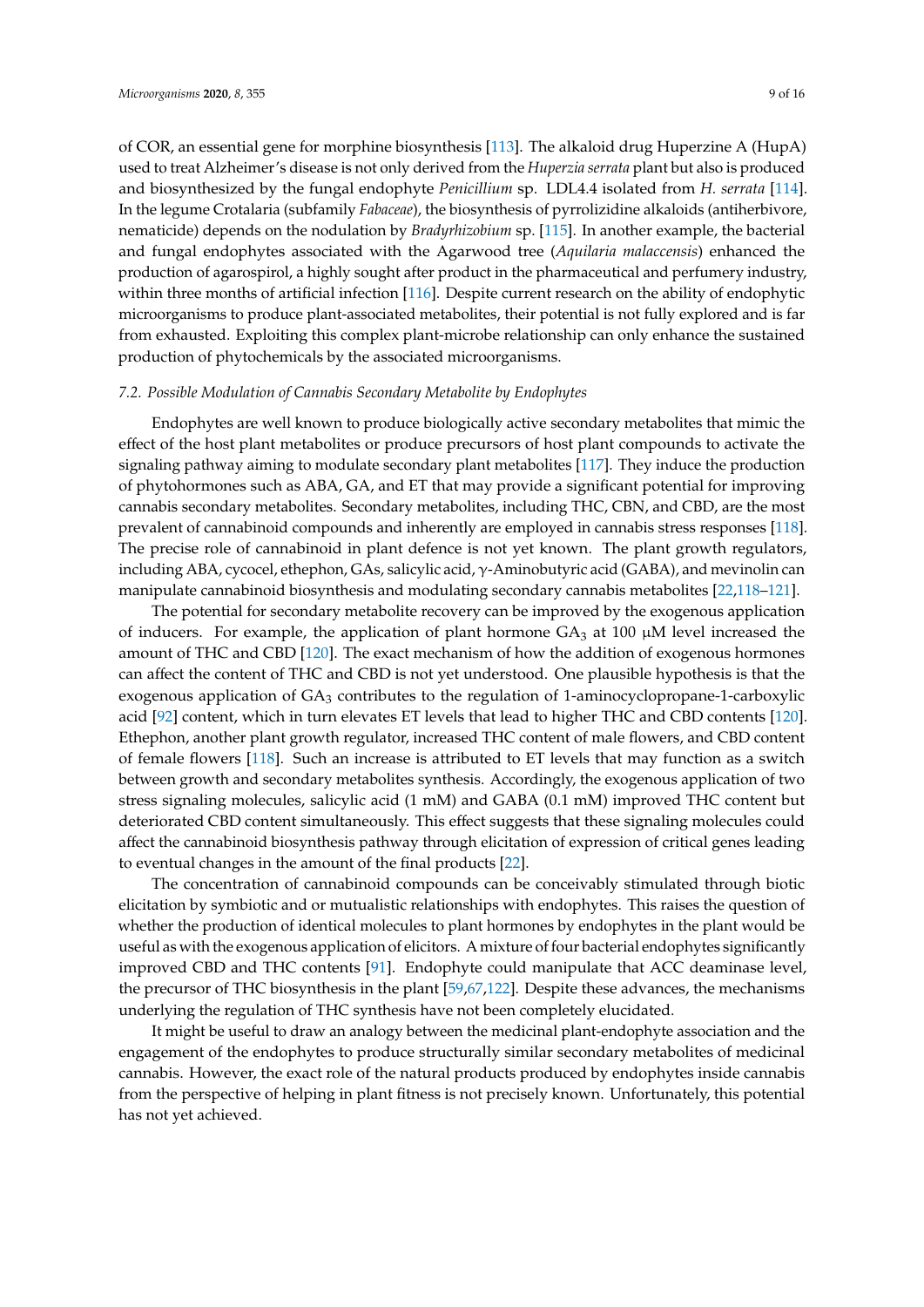### **8. Challenges and Future Directions**

To date, basic information on cannabis endophytes diversity and composition is published. Most publications are restricted to isolation and identification of cannabis endophytes, but their biological effects on cannabis growth promotion and modulating of secondary compounds are unrevealed. Thus, it is imperative to understand the microbial partnerships with cannabis as it has the potential to affect agricultural practices by improving plant fitness and the production yield of cannabinoids. Interestingly, the active metabolites of microbial endophytes possess excellent biological activities that not only have the potential to wage war on plant biotic and abiotic stress, but are also useful for human health to prevent or cure fatal illness. The above observations highlight the wealth of untapped, and as of yet unknown functional traits of endophytes harbouring cannabis that need to be discovered and characterize their role in the enrichment of cannabis secondary metabolites. The importance of endophytic microorganisms producing compounds similar to their plants has gained momentum. Synthesized plant compounds by microbial endophytes are studied to produce secondary metabolites that are originally identified in their host plants. They could turn out some important medicinal compounds independently, which enable the pharmacological industry to large-scale fermentation of cannabinoids, independent of cannabis cultivation. This review emphasizes the great importance of more studies on cannabis endophytes and their biological properties. The examples presented in this review indicate that there is an urgent need to understand the molecular and biochemical mechanisms that might elicit similar responses in both plants and their associated endophytes that lead to the production of similar secondary metabolites.

**Author Contributions:** Write the first draft, M.T.; write many sections and corrected several drafts, S.J. All authors have read and agreed to the published version of the manuscript.

**Funding:** This research was funded by the Natural Sciences and Engineering research Council of Canada, through a Discovery grant (RGPIN-2016-04805) to S. Jabaji, and also by the MITACS IT15824 ELV Program-.

**Conflicts of Interest:** The authors declare no conflict of interest.

### **References**

- <span id="page-9-0"></span>1. Small, E. *Cannabis: A complete guide*; CRC Press: Boca Raton, FL, USA, 2017; Available online: [https:](https://www.crcpress.com/Cannabis-A-Complete-Guide/Small/p/book/9781498761635) //www.crcpress.com/[Cannabis-A-Complete-Guide](https://www.crcpress.com/Cannabis-A-Complete-Guide/Small/p/book/9781498761635)/Small/p/book/9781498761635 (accessed on 1 March 2020).
- <span id="page-9-1"></span>2. Small, E.; Cronquist, A. A practical and natural taxonomy for Cannabis. *Taxon* **1976**, *25*, 405–435. [\[CrossRef\]](http://dx.doi.org/10.2307/1220524)
- <span id="page-9-2"></span>3. Domke, P.V.; Mude, V.D. Natural fiber reinforced building materials. *Iosr. J. Mech. Civ. Eng.* **2015**, *12*, 104–107.
- <span id="page-9-3"></span>4. Yallew, T.B.; Kumar, P.; Singh, I. Sliding wear properties of jute fabric reinforced polypropylene composites. *Procedia Eng.* **2014**, *97*, 402–411. [\[CrossRef\]](http://dx.doi.org/10.1016/j.proeng.2014.12.264)
- <span id="page-9-4"></span>5. Andre, C.M.; Hausman, J.-F.; Guerriero, G. *Cannabis sativa*: The plant of the thousand and one molecules. *Front Plant Sci.* **2016**, *7*, 19. [\[CrossRef\]](http://dx.doi.org/10.3389/fpls.2016.00019) [\[PubMed\]](http://www.ncbi.nlm.nih.gov/pubmed/26870049)
- <span id="page-9-5"></span>6. Hanus, L.O.; Meyer, S.M.; Munoz, E.; Taglialatela-Scafati, O.; Appendino, G. Phytocannabinoids: A unified critical inventory. *Nat. Prod. Rep.* **2016**, *33*, 1357–1392. [\[CrossRef\]](http://dx.doi.org/10.1039/C6NP00074F) [\[PubMed\]](http://www.ncbi.nlm.nih.gov/pubmed/27722705)
- <span id="page-9-7"></span><span id="page-9-6"></span>7. McPartland, J.M.; Russo, E.B. Cannabis and cannabis extracts. *J. Cannabis Ther.* **2001**, *1*, 103–132. [\[CrossRef\]](http://dx.doi.org/10.1300/J175v01n03_08)
- 8. Rodziewicz, P.; Loroch, S.; Marczak, Ł.; Sickmann, A.; Kayser, O. Cannabinoid synthases and osmoprotective metabolites accumulate in the exudates of *Cannabis sativa* L. glandular trichomes. *Plant Sci.* **2019**, *284*, 108–116. [\[CrossRef\]](http://dx.doi.org/10.1016/j.plantsci.2019.04.008) [\[PubMed\]](http://www.ncbi.nlm.nih.gov/pubmed/31084863)
- <span id="page-9-8"></span>9. Gonçalves, J.; Rosado, T.; Soares, S.; Simão, A.Y.; Caramelo, D.; Luís, Â.; Fernández, N.; Barroso, M.; Gallardo, E.; Duarte, A.P. Cannabis and its secondary metabolites: Their use as therapeutic drugs, toxicological aspects, and analytical determination. *Med. (Basel Switz.)* **2019**, *6*, 31.
- <span id="page-9-9"></span>10. Deshmukh, S.K.; Gupta, M.K.; Prakash, V.; Reddy, M.S. Mangrove-associated fungi: A novel source of potential anticancer compounds. *J. Fungi (Basel Switz.)* **2018**, *4*, 101. [\[CrossRef\]](http://dx.doi.org/10.3390/jof4030101)
- <span id="page-9-10"></span>11. Verpoorte, R.; Contin, A.; Memelink, J. Biotechnology for the production of plant secondary metabolites. *Phytochem. Rev.* **2002**, *1*, 13–25. [\[CrossRef\]](http://dx.doi.org/10.1023/A:1015871916833)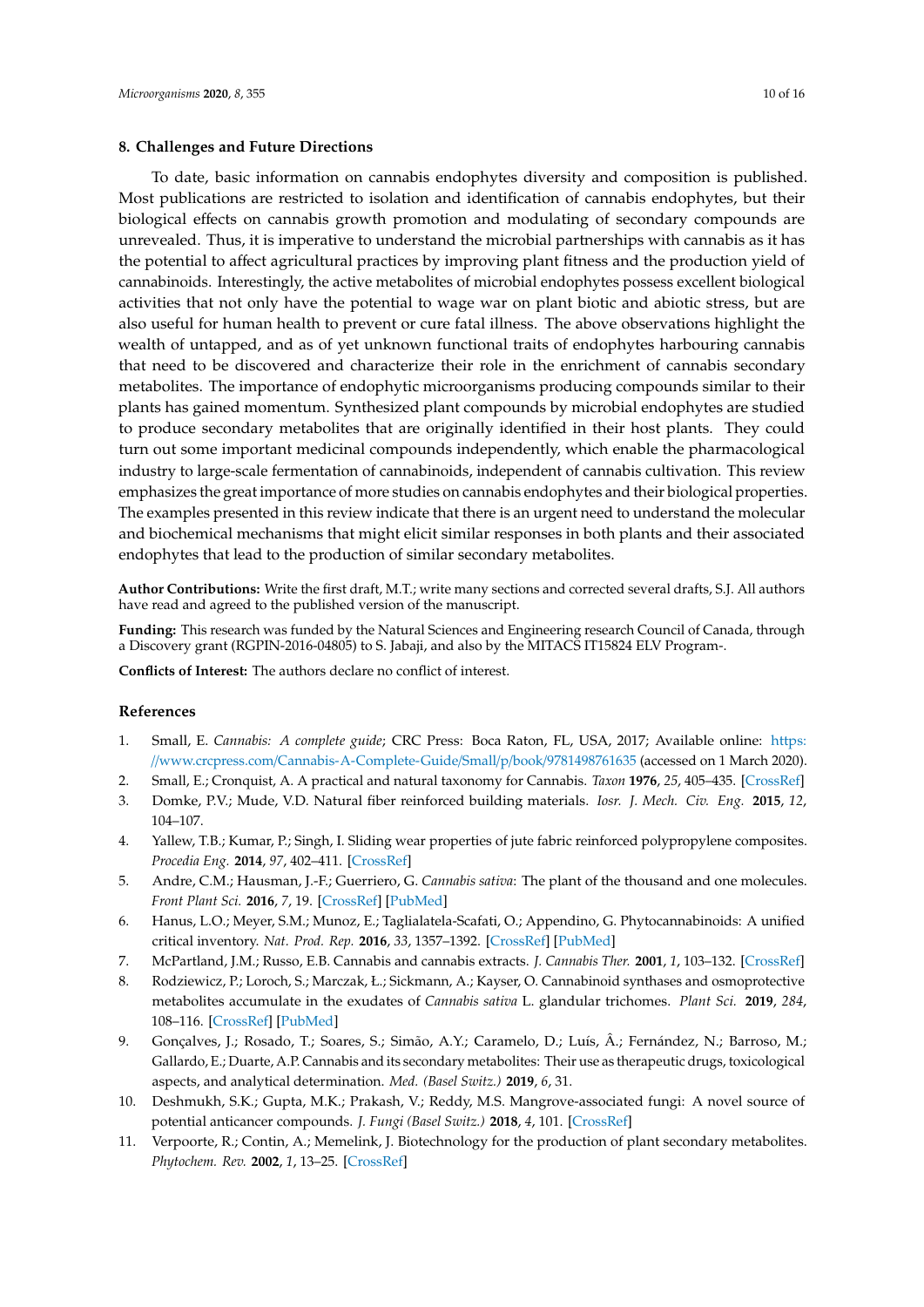- <span id="page-10-0"></span>12. Appendino, G.; Gibbons, S.; Giana, A.; Pagani, A.; Grassi, G.; Stavri, M.; Smith, E.; Rahman, M.M. Antibacterial cannabinoids from *Cannabis sativa*: A structure-activity study. *J. Nat. Prod.* **2008**, *71*, 1427–1430. [\[CrossRef\]](http://dx.doi.org/10.1021/np8002673) [\[PubMed\]](http://www.ncbi.nlm.nih.gov/pubmed/18681481)
- <span id="page-10-1"></span>13. Wanas, A.S.; Radwan, M.M.; Mehmedic, Z.; Jacob, M.; Khan, I.A.; Elsohly, M.A. Antifungal activity of the volatiles of high potency *Cannabis sativa* L. against *Cryptococcus neoformans*. *Rec. Nat. Prod.* **2016**, *10*, 214–220.
- <span id="page-10-2"></span>14. Schuermeyer, J.; Salomonsen-Sautel, S.; Price, R.K.; Balan, S.; Thurstone, C.; Min, S.-J.; Sakai, J.T. Temporal trends in marijuana attitudes, availability and use in Colorado compared to non-medical marijuana states: 2003-11. *Drug Alcohol Depend.* **2014**, *140*, 145–155. [\[CrossRef\]](http://dx.doi.org/10.1016/j.drugalcdep.2014.04.016) [\[PubMed\]](http://www.ncbi.nlm.nih.gov/pubmed/24837585)
- <span id="page-10-3"></span>15. Hall, W. The future of the international drug control system and national drug prohibitions. *Addiction* **2018**, *113*, 1210–1223. [\[CrossRef\]](http://dx.doi.org/10.1111/add.13941)
- <span id="page-10-4"></span>16. Potter, D.J. A review of the cultivation and processing of cannabis (*Cannabis sativa* L.) for production of prescription medicines in the UK. *Drug Test. Anal.* **2014**, *6*, 31–38. [\[CrossRef\]](http://dx.doi.org/10.1002/dta.1531)
- <span id="page-10-5"></span>17. Eichhorn Bilodeau, S.; Wu, B.-S.; Rufyikiri, A.-S.; MacPherson, S.; Lefsrud, M. An update on plant photobiology and implications for cannabis production. *Front. Plant Sci.* **2019**, *10*, 296. [\[CrossRef\]](http://dx.doi.org/10.3389/fpls.2019.00296)
- <span id="page-10-6"></span>18. Taschwer, M.; Schmid, M.G. Determination of the relative percentage distribution of THCA and ∆9-THC in herbal cannabis seized in Austria – Impact of different storage temperatures on stability. *Forensic Sci. Int.* **2015**, *254*, 167–171. [\[CrossRef\]](http://dx.doi.org/10.1016/j.forsciint.2015.07.019)
- <span id="page-10-7"></span>19. Caplan, D.; Dixon, M.; Zheng, Y. Optimal rate of organic fertilizer during the vegetative-stage for Cannabis grown in two coir-based substrates. *Hortscience Horts* **2017**, *52*, 1307–1312. [\[CrossRef\]](http://dx.doi.org/10.21273/HORTSCI11903-17)
- <span id="page-10-8"></span>20. Bernstein, N.; Gorelick, J.; Zerahia, R.; Koch, S. Impact of N, P, K, and humic acid supplementation on the chemical profile of medical cannabis (*Cannabis sativa* L). *Front Plant Sci.* **2019**, *10*, 736. [\[CrossRef\]](http://dx.doi.org/10.3389/fpls.2019.00736)
- <span id="page-10-9"></span>21. Mansouri, H.; Asrar, Z.; Szopa, J. Effects of ABA on primary terpenoids and ∆9-tetrahydrocannabinol in *Cannabis sativa* L. at flowering stage. *Plant Growth Regul.* **2009**, *58*, 269–277. [\[CrossRef\]](http://dx.doi.org/10.1007/s10725-009-9375-y)
- <span id="page-10-10"></span>22. Jalali, S.; Salami, S.A.; Sharifi, M.; Sohrabi, S. Signaling compounds elicit expression of key genes in cannabinoid pathway and related metabolites in cannabis. *Ind. Crop. Prod.* **2019**, *133*, 105–110. [\[CrossRef\]](http://dx.doi.org/10.1016/j.indcrop.2019.03.004)
- <span id="page-10-11"></span>23. Winston, M.E.; Hampton-Marcell, J.; Zarraonaindia, I.; Owens, S.M.; Moreau, C.S.; Gilbert, J.A.; Hartsel, J.; Kennedy, S.J.; Gibbons, S.M. Understanding cultivar-specificity and soil determinants of the cannabis microbiome. *Plos ONE* **2014**, *9*, e99641. [\[CrossRef\]](http://dx.doi.org/10.1371/journal.pone.0099641) [\[PubMed\]](http://www.ncbi.nlm.nih.gov/pubmed/24932479)
- <span id="page-10-12"></span>24. Potter, D.J.; Duncombe, P. The effect of electrical lighting power and irradiance on indoor-grown cannabis potency and yield. *J. Forensic Sci.* **2012**, *57*, 618–622. [\[CrossRef\]](http://dx.doi.org/10.1111/j.1556-4029.2011.02024.x) [\[PubMed\]](http://www.ncbi.nlm.nih.gov/pubmed/22211717)
- <span id="page-10-13"></span>25. Magagnini, G.; Grassi, G.; Kotiranta, S. The effect of light spectrum on the morphology and cannabinoid content of *Cannabis sativa* L. *Med Cannabis Cannabinoids* **2018**, *1*, 19–27. [\[CrossRef\]](http://dx.doi.org/10.1159/000489030)
- <span id="page-10-14"></span>26. Gorelick, J.; Bernstein, N. Chemical and physical elicitation for enhanced cannabinoid production in cannabis. In *Cannabis sativa L.—Botany and Biotechnology*, 2nd ed.; Chandra, S., Lata, H., ElSohly, M.A., Eds.; Springer International Publishing: Cham, Switzerland, 2017; pp. 439–456.
- <span id="page-10-15"></span>27. Gorelick, J.; Bernstein, N. Chapter Five - Elicitation: An underutilized tool in the development of medicinal plants as a source of therapeutic secondary metabolites. In *Advances in Agronomy*, 2nd ed.; Sparks, D.L., Ed.; Academic Press: Cambridge, MA, USA, 2014; pp. 201–230.
- <span id="page-10-16"></span>28. Sharma, G.K. Altitudinal variation in leaf epidermal patterns of *Cannabis sativa*. *Bull. Torry Bot. Club* **1975**, *102*, 199–200. [\[CrossRef\]](http://dx.doi.org/10.2307/2484942)
- <span id="page-10-17"></span>29. Paris, M.; Boucher, F.; Cosson, L. The constituents of *Cannabis sativa* pollen. *Econ. Bot.* **1975**, *29*, 245–253. [\[CrossRef\]](http://dx.doi.org/10.1007/BF02873173)
- <span id="page-10-18"></span>30. Brugman, S.; Ikeda-Ohtsubo, W.; Braber, S.; Folkerts, G.; Pieterse, C.M.J.; Bakker, P.A.H.M. A comparative review on microbiota manipulation: Lessons From Fish, Plants, Livestock, and Human Research. *Front. Nutr.* **2018**, *5*, 80. [\[CrossRef\]](http://dx.doi.org/10.3389/fnut.2018.00080)
- <span id="page-10-19"></span>31. Ikeda-Ohtsubo, W.; Brugman, S.; Warden, C.H.; Rebel, J.M.J.; Folkerts, G.; Pieterse, C.M.J. How can we define "optimal microbiota?": A comparative review of structure and functions of microbiota of animals, fish, and plants in agriculture. *Front. Nutr.* **2018**, *5*, 90. [\[CrossRef\]](http://dx.doi.org/10.3389/fnut.2018.00090)
- <span id="page-10-20"></span>32. Hooper, L.V.; Wong, M.H.; Thelin, A.; Hansson, L.; Falk, P.G.; Gordon, J.I. Molecular analysis of commensal host-microbial relationships in the intestine. *Science* **2001**, *291*, 881–884. [\[CrossRef\]](http://dx.doi.org/10.1126/science.291.5505.881)
- <span id="page-10-21"></span>33. Rudrappa, T.; Czymmek, K.J.; Paré, P.W.; Bais, H.P. Root-secreted malic acid recruits beneficial soil bacteria. *Plant Physiol.* **2008**, *148*, 1547. [\[CrossRef\]](http://dx.doi.org/10.1104/pp.108.127613)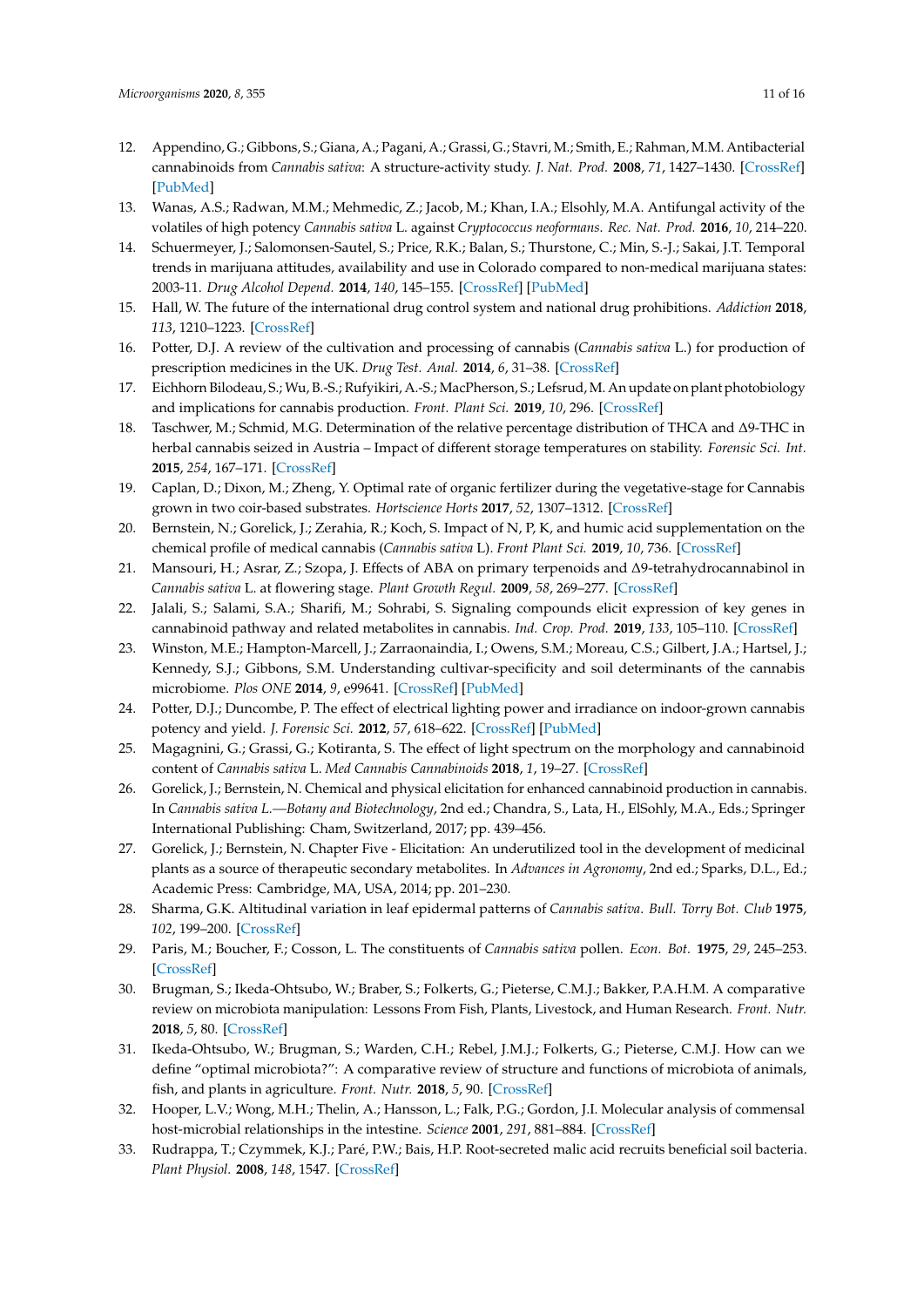- <span id="page-11-0"></span>34. Gérard, P. Metabolism of cholesterol and bile acids by the gut microbiota. *Pathogens* **2013**, *3*, 14–24. [\[CrossRef\]](http://dx.doi.org/10.3390/pathogens3010014) [\[PubMed\]](http://www.ncbi.nlm.nih.gov/pubmed/25437605)
- <span id="page-11-1"></span>35. Rodriguez, H.; Gonzalez, T.; Goire, I.; Bashan, Y. Gluconic acid production and phosphate solubilization by the plant growth-promoting bacterium *Azospirillum* spp. *Naturwissenschaften* **2004**, *91*, 552–555. [\[CrossRef\]](http://dx.doi.org/10.1007/s00114-004-0566-0) [\[PubMed\]](http://www.ncbi.nlm.nih.gov/pubmed/15502903)
- <span id="page-11-2"></span>36. Ramirez-Puebla, S.T.; Servin-Garciduenas, L.E.; Jimenez-Marin, B.; Bolanos, L.M.; Rosenblueth, M.; Martinez, J.; Rogel, M.A.; Ormeno-Orrillo, E.; Martinez-Romero, E. Gut and root microbiota commonalities. *Appl Env. Microbiol.* **2013**, *79*, 2–9. [\[CrossRef\]](http://dx.doi.org/10.1128/AEM.02553-12) [\[PubMed\]](http://www.ncbi.nlm.nih.gov/pubmed/23104406)
- <span id="page-11-3"></span>37. Pinton, R.; Varanini, Z.; Nannipieri, P. *The Rhizosphere*; CRC Press: Boca Raton, FL, USA, 2007. [\[CrossRef\]](http://dx.doi.org/10.1201/9781420005585)
- <span id="page-11-4"></span>38. Sandowsky, M.J.; Whitman, R.L. *The fecal bacteria*; ASM Press: Washington, DC, USA, 2011.
- <span id="page-11-5"></span>39. Gerritsen, J.; Smidt, H.; Rijkers, G.T.; de Vos, W.M. Intestinal microbiota in human health and disease: The impact of probiotics. *Genes Nutr.* **2011**, *6*, 209–240. [\[CrossRef\]](http://dx.doi.org/10.1007/s12263-011-0229-7)
- <span id="page-11-6"></span>40. O'Callaghan, A.; van Sinderen, D. Bifidobacteria and their role as members of the human gut microbiota. *Front Microbiol.* **2016**, *7*, 925. [\[CrossRef\]](http://dx.doi.org/10.3389/fmicb.2016.00925)
- <span id="page-11-7"></span>41. Carrera-Quintanar, L.; Lopez Roa, R.I.; Quintero-Fabian, S.; Sanchez-Sanchez, M.A.; Vizmanos, B.; Ortuno-Sahagun, D. Phytochemicals that influence gut microbiota as prophylactics and for the treatment of obesity and inflammatory diseases. *Mediat. Inflamm* **2018**, *2018*, 9734845. [\[CrossRef\]](http://dx.doi.org/10.1155/2018/9734845)
- <span id="page-11-8"></span>42. Marin, L.; Miguelez, E.M.; Villar, C.J.; Lombo, F. Bioavailability of dietary polyphenols and gut microbiota metabolism: Antimicrobial properties. *Biomed Res. Int.* **2015**, *2015*, 905215. [\[CrossRef\]](http://dx.doi.org/10.1155/2015/905215)
- <span id="page-11-9"></span>43. Berg, G.; Grube, M.; Schloter, M.; Smalla, K. Unraveling the plant microbiome: Looking back and future perspectives. *Front. Microbiol.* **2014**, *5*, 148. [\[CrossRef\]](http://dx.doi.org/10.3389/fmicb.2014.00148)
- <span id="page-11-10"></span>44. Turner, T.R.; James, E.K.; Poole, P.S. The plant microbiome. *Genome Biol.* **2013**, *14*, 209. [\[CrossRef\]](http://dx.doi.org/10.1186/gb-2013-14-6-209)
- <span id="page-11-11"></span>45. Gopal, M.; Gupta, A. Microbiome selection could spur next-generation plant breeding strategies. *Front. Microbiol.* **2016**, *7*, 1971. [\[CrossRef\]](http://dx.doi.org/10.3389/fmicb.2016.01971)
- <span id="page-11-12"></span>46. Khalaf, E.M.; Raizada, M.N. Bacterial seed endophytes of domesticated cucurbits antagonize fungal and Oomycete pathogens including powdery mildew. *Front. Microbiol.* **2018**, *9*, 42. [\[CrossRef\]](http://dx.doi.org/10.3389/fmicb.2018.00042) [\[PubMed\]](http://www.ncbi.nlm.nih.gov/pubmed/29459850)
- <span id="page-11-13"></span>47. Robinson, R.J.; Fraaije, B.A.; Clark, I.M.; Jackson, R.W.; Hirsch, P.R.; Mauchline, T.H. Wheat seed embryo excision enables the creation of axenic seedlings and Koch's postulates testing of putative bacterial endophytes. *Sci. Rep.* **2016**, *6*, 25581. [\[CrossRef\]](http://dx.doi.org/10.1038/srep25581) [\[PubMed\]](http://www.ncbi.nlm.nih.gov/pubmed/27151146)
- <span id="page-11-14"></span>48. Gagne-Bourgue, F.; Aliferis, K.A.; Seguin, P.; Rani, M.; Samson, R.; Jabaji, S. Isolation and characterization of indigenous endophytic bacteria associated with leaves of switchgrass (*Panicum virgatum* L.) cultivars. *J. Appl. Microbiol.* **2013**, *114*, 836–853. [\[CrossRef\]](http://dx.doi.org/10.1111/jam.12088) [\[PubMed\]](http://www.ncbi.nlm.nih.gov/pubmed/23190162)
- <span id="page-11-15"></span>49. Berendsen, R.L.; Pieterse, C.M.J.; Bakker, P.A.H.M. The rhizosphere microbiome and plant health. *Trends Plant Sci.* **2012**, *17*, 478–486. [\[CrossRef\]](http://dx.doi.org/10.1016/j.tplants.2012.04.001)
- <span id="page-11-16"></span>50. van der Ent, S.; van Hulten, M.; Pozo, M.J.; Czechowski, T.; Udvardi, M.K.; Pieterse, C.M.J.; Ton, J. Priming of plant innate immunity by rhizobacteria and β-aminobutyric acid: Differences and similarities in regulation. *New Phytol.* **2009**, *183*, 419–431. [\[CrossRef\]](http://dx.doi.org/10.1111/j.1469-8137.2009.02851.x)
- <span id="page-11-17"></span>51. Weller, D.M.; Raaijmakers, J.M.; Gardener, B.B.M.; Thomashow, L.S. Microbial populations responsible for specific soil suppressiveness to plant pathogens. *Annu. Rev. Phytopathol.* **2002**, *40*, 309–348. [\[CrossRef\]](http://dx.doi.org/10.1146/annurev.phyto.40.030402.110010)
- <span id="page-11-18"></span>52. Philippot, L.; Raaijmakers, J.M.; Lemanceau, P.; van der Putten, W.H. Going back to the roots: The microbial ecology of the rhizosphere. *Nat. Rev. Microbiol.* **2013**, *11*, 789–799. [\[CrossRef\]](http://dx.doi.org/10.1038/nrmicro3109)
- <span id="page-11-19"></span>53. Raaijmakers, J.M.; Paulitz, T.C.; Steinberg, C.; Alabouvette, C.; Moënne-Loccoz, Y. The rhizosphere: A playground and battlefield for soilborne pathogens and beneficial microorganisms. *Plant Soil* **2009**, *321*, 341–361. [\[CrossRef\]](http://dx.doi.org/10.1007/s11104-008-9568-6)
- <span id="page-11-20"></span>54. Marasco, R.; Rolli, E.; Ettoumi, B.; Vigani, G.; Mapelli, F.; Borin, S.; Abou-Hadid, A.F.; El-Behairy, U.A.; Sorlini, C.; Cherif, A.; et al. A drought resistance-promoting microbiome is selected by root system under desert farming. *PLoS ONE* **2012**, *7*, e48479. [\[CrossRef\]](http://dx.doi.org/10.1371/journal.pone.0048479)
- <span id="page-11-21"></span>55. Bais, H.P.; Weir, T.L.; Perry, L.G.; Gilroy, S.; Vivanco, J.M. The role of root exudates in rhizosphere interactions with plants and other organisms. *Annu. Rev. Plant Biol.* **2006**, *57*, 233–266. [\[CrossRef\]](http://dx.doi.org/10.1146/annurev.arplant.57.032905.105159)
- <span id="page-11-22"></span>56. Doornbos, R.F.; van Loon, L.C.; Bakker, P.A.H.M. Impact of root exudates and plant defense signaling on bacterial communities in the rhizosphere. A review. *Agron. Sustain. Dev.* **2012**, *32*, 227–243. [\[CrossRef\]](http://dx.doi.org/10.1007/s13593-011-0028-y)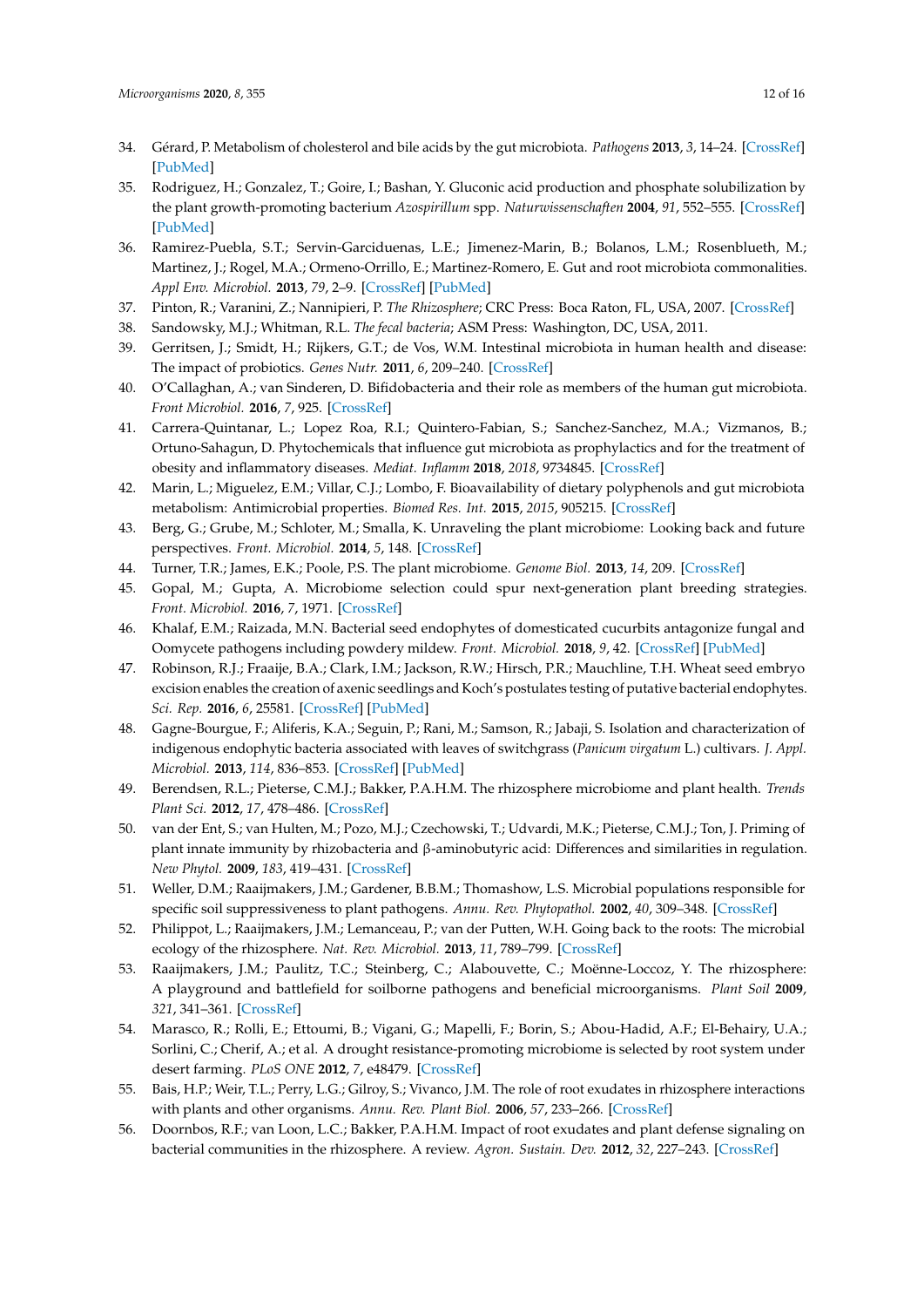- <span id="page-12-0"></span>57. Hardoim, P.R.; van Overbeek, L.S.; Berg, G.; Pirttilä, A.M.; Compant, S.; Campisano, A.; Döring, M.; Sessitsch, A. The hidden world within plants: Ecological and evolutionary considerations for defining functioning of microbial endophytes. *Microbiol. Mol. Biol. Rev.: Mmbr* **2015**, *79*, 293–320. [\[CrossRef\]](http://dx.doi.org/10.1128/MMBR.00050-14) [\[PubMed\]](http://www.ncbi.nlm.nih.gov/pubmed/26136581)
- <span id="page-12-1"></span>58. Petrini, O. Fungal endophytes of tree leaves. In *Microbial Ecology of Leaves*, 2nd ed.; Andrews, J.H., Hirano, S.S., Eds.; Springer: New York, NY, USA, 1991; pp. 179–197.
- <span id="page-12-2"></span>59. Khan, A.L.; Halo, B.A.; Elyassi, A.; Ali, S.; Al-Hosni, K.; Hussain, J.; Al-Harrasi, A.; Lee, I.-J. Indole acetic acid and ACC deaminase from endophytic bacteria improves the growth of *Solanum lycopersicum*. *Electron. J. Biotechnol.* **2016**, *21*, 58–64. [\[CrossRef\]](http://dx.doi.org/10.1016/j.ejbt.2016.02.001)
- <span id="page-12-3"></span>60. Gagné-Bourque, F.; Bertrand, A.; Claessens, A.; Aliferis, K.A.; Jabaji, S. Alleviation of drought stress and metabolic changes in Timothy (*Phleum pratense* L.) colonized with *Bacillus subtilis* B26. *Front Plant Sci.* **2016**, *7*, 584.
- <span id="page-12-4"></span>61. Maj, D.; Wielbo, J.; Marek-Kozaczuk, M.; Skorupska, A. Response to flavonoids as a factor influencing competitiveness and symbiotic activity of *Rhizobium leguminosarum*. *Microbiol. Res.* **2010**, *165*, 50–60. [\[CrossRef\]](http://dx.doi.org/10.1016/j.micres.2008.06.002)
- <span id="page-12-5"></span>62. Hassan, S.; Mathesius, U. The role of flavonoids in root-rhizosphere signalling: Opportunities and challenges for improving plant-microbe interactions. *J. Exp. Bot.* **2012**, *63*, 3429–3444. [\[CrossRef\]](http://dx.doi.org/10.1093/jxb/err430)
- <span id="page-12-6"></span>63. Truyens, S.; Weyens, N.; Cuypers, A.; Vangronsveld, J. Bacterial seed endophytes: Genera, vertical transmission and interaction with plants. *Environ. Microbiol. Rep.* **2015**, *7*, 40–50. [\[CrossRef\]](http://dx.doi.org/10.1111/1758-2229.12181)
- <span id="page-12-7"></span>64. Lugtenberg, B.; Kamilova, F. Plant-Growth-Promoting Rhizobacteria. *Annu. Rev. Microbiol.* **2009**, *63*, 541–556. [\[CrossRef\]](http://dx.doi.org/10.1146/annurev.micro.62.081307.162918)
- <span id="page-12-8"></span>65. Win, K.T.; Tanaka, F.; Okazaki, K.; Ohwaki, Y. The ACC deaminase expressing endophyte *Pseudomonas* spp. enhances NaCl stress tolerance by reducing stress-related ethylene production, resulting in improved growth, photosynthetic performance, and ionic balance in tomato plants. *Plant Physiol. Biochem.* **2018**, *127*, 599–607. [\[CrossRef\]](http://dx.doi.org/10.1016/j.plaphy.2018.04.038)
- <span id="page-12-9"></span>66. Rascovan, N.; Carbonetto, B.; Perrig, D.; Díaz, M.; Canciani, W.; Abalo, M.; Alloati, J.; González-Anta, G.; Vazquez, M.P. Integrated analysis of root microbiomes of soybean and wheat from agricultural fields. *Sci. Rep.* **2016**, *6*, 28084. [\[CrossRef\]](http://dx.doi.org/10.1038/srep28084)
- <span id="page-12-10"></span>67. van de Poel, B.; van der Straeten, D. 1-aminocyclopropane-1-carboxylic acid (ACC) in plants: More than just the precursor of ethylene! *Front Plant Sci.* **2014**, *5*, 640. [\[CrossRef\]](http://dx.doi.org/10.3389/fpls.2014.00640) [\[PubMed\]](http://www.ncbi.nlm.nih.gov/pubmed/25426135)
- <span id="page-12-11"></span>68. Taghinasab, M.; Imani, J.; Steffens, D.; Glaeser, S.; Kogel, K.-H. The root endophytes *Trametes versicolor* and *Piriformospora indica* increase grain yield and P content in wheat. *Plant Soil* **2018**, *426*, 229–348. [\[CrossRef\]](http://dx.doi.org/10.1007/s11104-018-3624-7)
- <span id="page-12-12"></span>69. Redman, R.S.; Sheehan, K.B.; Stout, R.G.; Rodriguez, R.J.; Henson, J.M. Thermotolerance generated by plant/fungal symbiosis. *Science* **2002**, *298*, 1581. [\[CrossRef\]](http://dx.doi.org/10.1126/science.1072191)
- <span id="page-12-13"></span>70. Arnold, A.E.; Mejía, L.C.; Kyllo, D.; Rojas, E.I.; Maynard, Z.; Robbins, N.; Herre, E.A. Fungal endophytes limit pathogen damage in a tropical tree. *Proc. Natl. Acad. Sci. USA* **2003**, *100*, 15649. [\[CrossRef\]](http://dx.doi.org/10.1073/pnas.2533483100) [\[PubMed\]](http://www.ncbi.nlm.nih.gov/pubmed/14671327)
- <span id="page-12-14"></span>71. Silva, N.I.; Brooks, S.; Lumyong, S.; Hyde, K.D. Use of endophytes as biocontrol agents. *Fungal Biol. Rev.* **2019**, *33*, 133–148. [\[CrossRef\]](http://dx.doi.org/10.1016/j.fbr.2018.10.001)
- <span id="page-12-15"></span>72. Eljounaidi, K.; Lee, S.K.; Bae, H. Bacterial endophytes as potential biocontrol agents of vascular wilt diseases— Review and future prospects. *Biol. Control* **2016**, *103*, 62–68. [\[CrossRef\]](http://dx.doi.org/10.1016/j.biocontrol.2016.07.013)
- <span id="page-12-16"></span>73. Busby, P.E.; Ridout, M.; Newcombe, G. Fungal endophytes: Modifiers of plant disease. *Plant Mol. Biol.* **2016**, *90*, 645–655. [\[CrossRef\]](http://dx.doi.org/10.1007/s11103-015-0412-0)
- <span id="page-12-17"></span>74. Burketova, L.; Trda, L.; Ott, P.G.; Valentova, O. Bio-based resistance inducers for sustainable plant protection against pathogens. *Biotechnol. Adv.* **2015**, *33*, 994–1004. [\[CrossRef\]](http://dx.doi.org/10.1016/j.biotechadv.2015.01.004)
- <span id="page-12-18"></span>75. Compant, S.; Samad, A.; Faist, H.; Sessitsch, A. A review on the plant microbiome: Ecology, functions, and emerging trends in microbial application. *J. Adv. Res.* **2019**, *19*, 29–37. [\[CrossRef\]](http://dx.doi.org/10.1016/j.jare.2019.03.004)
- <span id="page-12-19"></span>76. Alegria Terrazas, R.; Giles, C.; Paterson, E.; Robertson-Albertyn, S.; Cesco, S.; Mimmo, T.; Pii, Y.; Bulgarelli, D. Chapter One - plant–microbiota interactions as a driver of the mineral turnover in the rhizosphere. In *Advances in Applied Microbiology*; Sariaslani, S., Michael Gadd, G., Eds.; Academic Press:: Cambridge, MA, USA, 2016; Volume 95, pp. 1–67.
- <span id="page-12-20"></span>77. Carrión, V.J.; Perez-Jaramillo, J.; Cordovez, V.; Tracanna, V.; Hollander, M.; Ruiz-Buck, D.; Mendes, L.W.; van Ijcken, W.F.J.; Gomez-Exposito, R.; Elsayed, S.S.; et al. Pathogen-induced activation of diseasesuppressive functions in the endophytic root microbiome. *Science* **2019**, *366*, 606.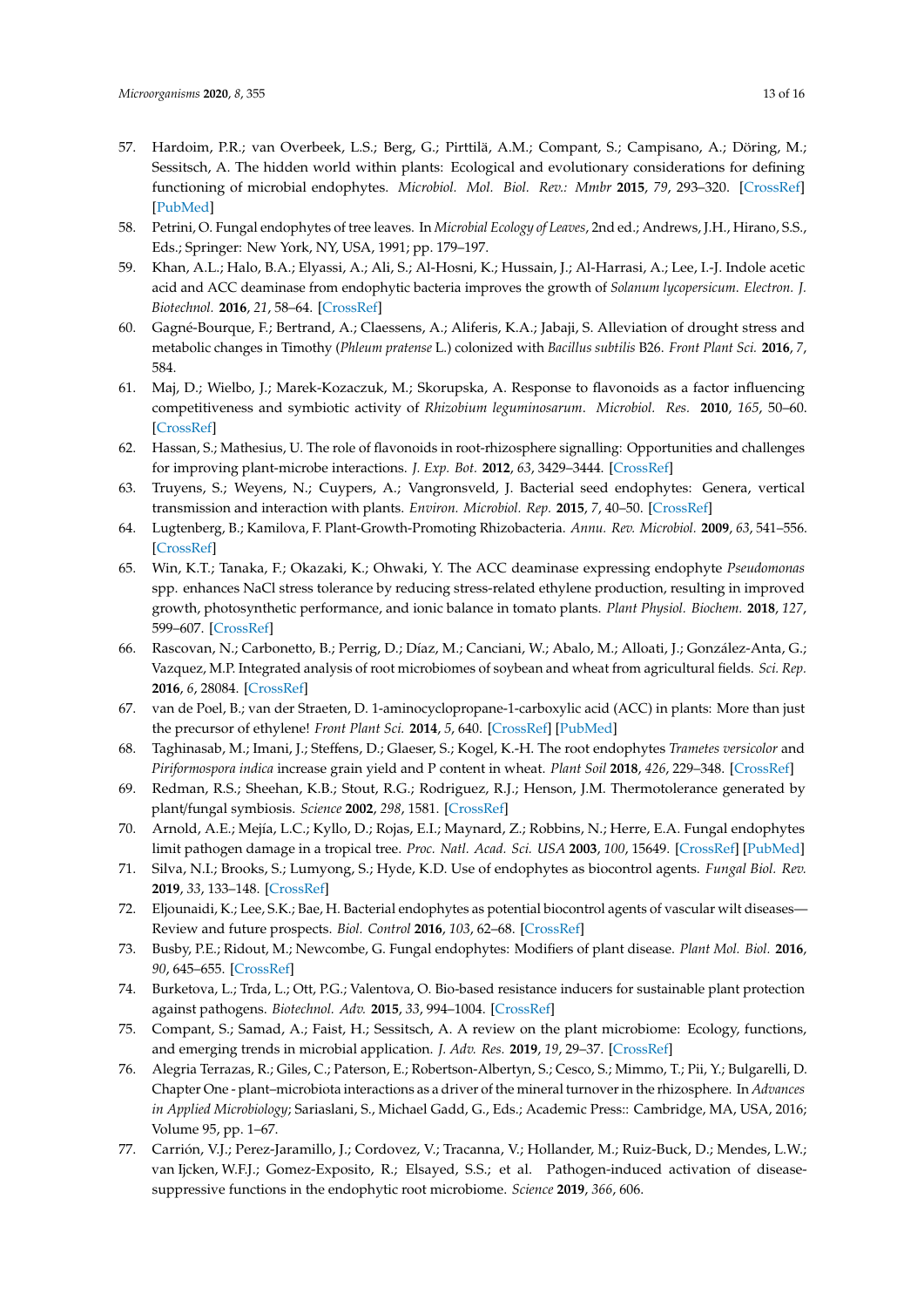- <span id="page-13-0"></span>78. Garbeva, P.; van Veen, J.A.; van Elsas, J.D. Microbial diversity in soil: Selection of microbial populations by plant and soil type and implications for disease suppressiveness. *Annu. Rev. Phytopathol.* **2004**, *42*, 243–270. [\[CrossRef\]](http://dx.doi.org/10.1146/annurev.phyto.42.012604.135455) [\[PubMed\]](http://www.ncbi.nlm.nih.gov/pubmed/15283667)
- <span id="page-13-1"></span>79. Berg, G.; Smalla, K. Plant species and soil type cooperatively shape the structure and function of microbial communities in the rhizosphere. *Fems Microbiol. Ecol.* **2009**, *68*, 1–13. [\[CrossRef\]](http://dx.doi.org/10.1111/j.1574-6941.2009.00654.x) [\[PubMed\]](http://www.ncbi.nlm.nih.gov/pubmed/19243436)
- <span id="page-13-2"></span>80. Bulgarelli, D.; Schlaeppi, K.; Spaepen, S.; van Themaat, E.V.L.; Schulze-Lefert, P. Structure and functions of the bacterial microbiota of plants. *Annu. Rev. Plant Biol.* **2013**, *64*, 807–838. [\[CrossRef\]](http://dx.doi.org/10.1146/annurev-arplant-050312-120106) [\[PubMed\]](http://www.ncbi.nlm.nih.gov/pubmed/23373698)
- <span id="page-13-3"></span>81. Scott, M.; Rani, M.; Samsatly, J.; Charron, J.-B.; Jabaji, S. Endophytes of industrial hemp (*Cannabis sativa* L.) cultivars: Identification of culturable bacteria and fungi in leaves, petioles, and seeds. *Can. J. Microbiol.* **2018**, *64*, 664–680. [\[CrossRef\]](http://dx.doi.org/10.1139/cjm-2018-0108) [\[PubMed\]](http://www.ncbi.nlm.nih.gov/pubmed/29911410)
- <span id="page-13-4"></span>82. Qadri, M.; Johri, S.; Shah, B.A.; Khajuria, A.; Sidiq, T.; Lattoo, S.K.; Abdin, M.Z.; Riyaz-Ul-Hassan, S. Identification and bioactive potential of endophytic fungi isolated from selected plants of the Western Himalayas. *Springer Plus* **2013**, *2*, 8. [\[CrossRef\]](http://dx.doi.org/10.1186/2193-1801-2-8)
- <span id="page-13-5"></span>83. Gautam, A.K.; Kant, M.; Thakur, Y. Isolation of endophytic fungi from *Cannabis sativa* and study their antifungal potential. *Arch. Phytopathol. Plant Prot.* **2013**, *46*, 627–635. [\[CrossRef\]](http://dx.doi.org/10.1080/03235408.2012.749696)
- <span id="page-13-6"></span>84. Kusari, P.; Kusari, S.; Spiteller, M.; Kayser, O. Endophytic fungi harbored in *Cannabis sativa* L.: Diversity and potential as biocontrol agents against host plant-specific phytopathogens. *Fungal Divers* **2013**, *60*, 137–151. [\[CrossRef\]](http://dx.doi.org/10.1007/s13225-012-0216-3)
- <span id="page-13-7"></span>85. McKernan, K.; Spangler, J.; Zhang, L.; Tadigotla, V.; Helbert, Y.; Foss, T.; Smith, D. Cannabis microbiome sequencing reveals several mycotoxic fungi native to dispensary grade Cannabis flowers. *F1000Res.* **2015**, *4*, 1422. [\[CrossRef\]](http://dx.doi.org/10.12688/f1000research.7507.1)
- <span id="page-13-8"></span>86. Zielonka, D.; Sas-Paszt, L.; Derkowska, E.; Lisek, A.; Russel, S. Occurrence of arbuscular mycorrhizal fungi in Hemp (*Cannabis sativa*) plants and soil fertilized with sewage sludge and phosphogypsum. *J. Nat. Fibers* **2019**, 1–11. [\[CrossRef\]](http://dx.doi.org/10.1080/15440478.2019.1618779)
- <span id="page-13-9"></span>87. Afzal, I.Z.; Iqrar, I. Selective isolation and characterization of agriculturally beneficial endophytic bacteria from wild hemp using Canola. *Pak. J. Bot.* **2015**, *5*, 1999–2008.
- <span id="page-13-10"></span>88. Kusari, P.; Kusari, S.; Lamshöft, M.; Sezgin, S.; Spiteller, M.; Kayser, O. Quorum quenching is an antivirulence strategy employed by endophytic bacteria. *Appl. Microbiol. Biotechnol.* **2014**, *98*, 7173–7183. [\[CrossRef\]](http://dx.doi.org/10.1007/s00253-014-5807-3) [\[PubMed\]](http://www.ncbi.nlm.nih.gov/pubmed/24846733)
- <span id="page-13-11"></span>89. Köberl, M.; Schmidt, R.; Ramadan, E.M.; Bauer, R.; Berg, G. The microbiome of medicinal plants: Diversity and importance for plant growth, quality and health. *Front. Microbiol.* **2013**, *4*, 400. [\[CrossRef\]](http://dx.doi.org/10.3389/fmicb.2013.00400) [\[PubMed\]](http://www.ncbi.nlm.nih.gov/pubmed/24391634)
- <span id="page-13-12"></span>90. Egamberdieva, D.; Wirth, S.; Behrendt, U.; Ahmad, P.; Berg, G. Antimicrobial activity of medicinal plants correlates with the proportion of antagonistic endophytes. *Front. Microbiol.* **2017**, *8*, 199. [\[CrossRef\]](http://dx.doi.org/10.3389/fmicb.2017.00199) [\[PubMed\]](http://www.ncbi.nlm.nih.gov/pubmed/28232827)
- <span id="page-13-13"></span>91. Pagnani, G.; Pellegrini, M.; Galieni, A.; D'Egidio, S.; Matteucci, F.; Ricci, A.; Stagnari, F.; Sergi, M.; Lo Sterzo, C.; Pisante, M.; et al. Plant growth-promoting rhizobacteria (PGPR) in *Cannabis sativa* 'Finola' cultivation: An alternative fertilization strategy to improve plant growth and quality characteristics. *Ind. Crop. Prod.* **2018**, *123*, 75–83. [\[CrossRef\]](http://dx.doi.org/10.1016/j.indcrop.2018.06.033)
- <span id="page-13-14"></span>92. Botta, A.L.; Santacecilia, A.; Ercole, C.; Cacchio, P.; Del Gallo, M. In vitro and in vivo inoculation of four endophytic bacteria on *Lycopersicon esculentum*. *New Biotechnol.* **2013**, *30*, 666–674. [\[CrossRef\]](http://dx.doi.org/10.1016/j.nbt.2013.01.001)
- <span id="page-13-15"></span>93. Conant, R.T.; Walsh, R.P.; Walsh, M.; Bell, C.W.; Wallenstein, M.D. Effects of a microbial biostimulant, Mammoth PTM, on *Cannabis sativa* bud yield. *J. Hortic.* **2017**, *04*, 5. [\[CrossRef\]](http://dx.doi.org/10.4172/2376-0354.1000191)
- <span id="page-13-16"></span>94. Baas, P.; Bell, C.; Mancini, L.M.; Lee, M.N.; Conant, R.T.; Wallenstein, M.D. Phosphorus mobilizing consortium Mammoth P(™) enhances plant growth. *PeerJ.* **2016**, *4*, e2121. [\[CrossRef\]](http://dx.doi.org/10.7717/peerj.2121)
- <span id="page-13-17"></span>95. Citterio, S.; Prato, N.; Fumagalli, P.; Aina, R.; Massa, N.; Santagostino, A.; Sgorbati, S.; Berta, G. The arbuscular mycorrhizal fungus *Glomus mosseae* induces growth and metal accumulation changes in *Cannabis sativa* L. *Chemosphere* **2005**, *59*, 21–29. [\[CrossRef\]](http://dx.doi.org/10.1016/j.chemosphere.2004.10.009)
- <span id="page-13-18"></span>96. Lubna; Asaf, S.; Khan, A.L.; Waqas, M.; Kang, S.-M.; Hamayun, M.; Lee, I.-J.; Hussain, A. Growth-promoting bioactivities of *Bipolaris* sp. CSL-1 isolated from *Cannabis sativa* suggest a distinctive role in modifying host plant phenotypic plasticity and functions. *Acta Physiol. Plant.* **2019**, *41*, 65. [\[CrossRef\]](http://dx.doi.org/10.1007/s11738-019-2852-7)
- <span id="page-13-19"></span>97. Joe, M.M.; Devaraj, S.; Benson, A.; Sa, T. Isolation of phosphate solubilizing endophytic bacteria from *Phyllanthus amarus* Schum & Thonn: Evaluation of plant growth promotion and antioxidant activity under salt stress. *J. Appl. Res. Med. Aromat. Plants* **2016**, *3*, 71–77.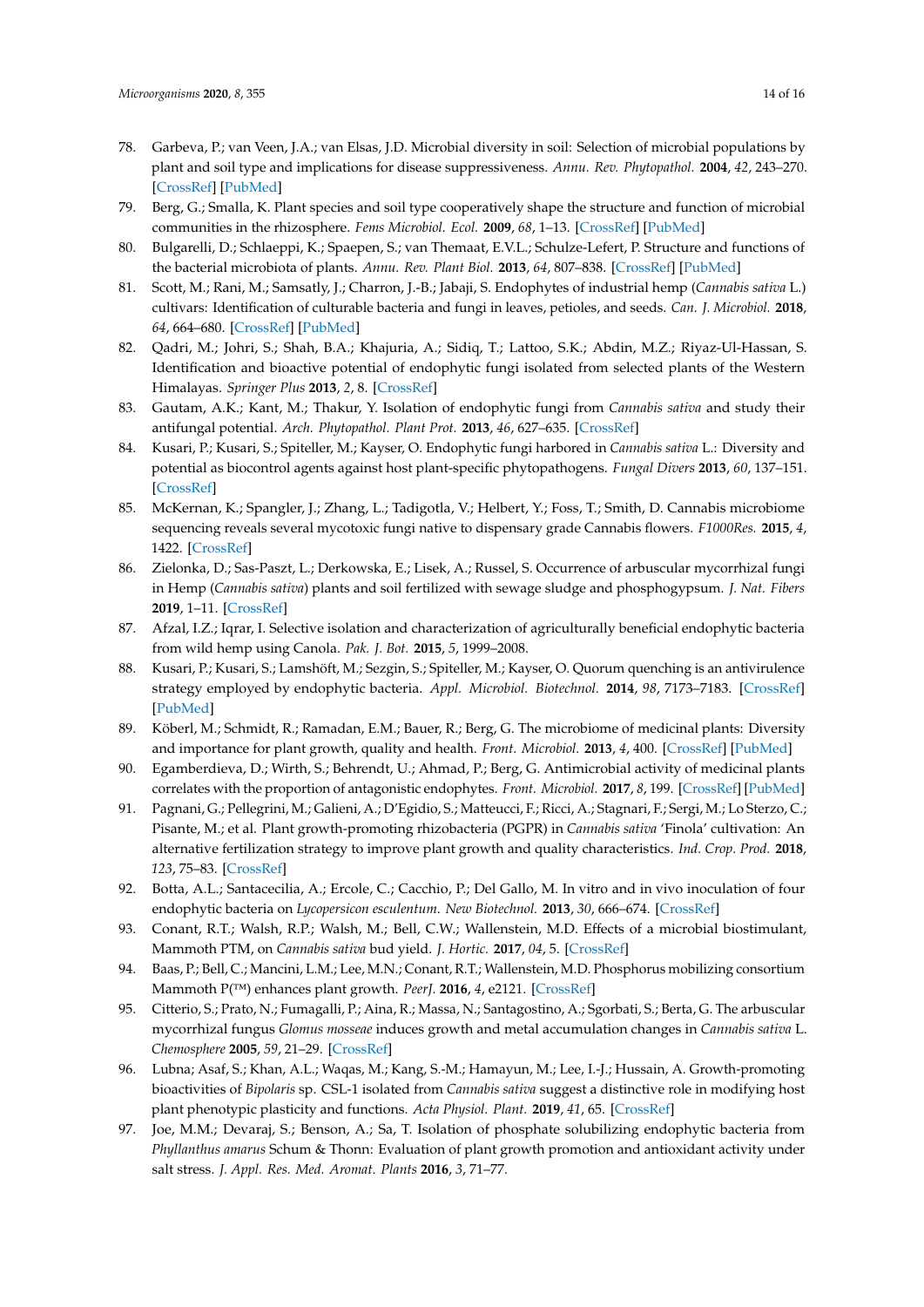- <span id="page-14-0"></span>98. Shahzad, R.; Waqas, M.; Khan, A.L.; Asaf, S.; Khan, M.A.; Kang, S.-M.; Yun, B.-W.; Lee, I.-J. Seed-borne endophytic *Bacillus amyloliquefaciens* RWL-1 produces gibberellins and regulates endogenous phytohormones of *Oryza sativa*. *Plant Physiol. Biochem.* **2016**, *106*, 236–243. [\[CrossRef\]](http://dx.doi.org/10.1016/j.plaphy.2016.05.006) [\[PubMed\]](http://www.ncbi.nlm.nih.gov/pubmed/27182958)
- <span id="page-14-1"></span>99. Haas, D.; Keel, C. Regulation of antibiotic production in root-colonizing *Pseudomonas* spp. and relevance for biological control of plant disease. *Annu. Rev. Phytopathol.* **2003**, *41*, 117–153. [\[CrossRef\]](http://dx.doi.org/10.1146/annurev.phyto.41.052002.095656) [\[PubMed\]](http://www.ncbi.nlm.nih.gov/pubmed/12730389)
- <span id="page-14-2"></span>100. Nate, S. Into the Weeds: Regulating pesticides in cannabis. *Environ. Health Perspect.* **2019**, *127*, 042001.
- <span id="page-14-3"></span>101. Martinez-Klimova, E.; Rodríguez-Peña, K.; Sánchez, S. Endophytes as sources of antibiotics. *Biochem. Pharmacol.* **2017**, *134*, 1–17. [\[CrossRef\]](http://dx.doi.org/10.1016/j.bcp.2016.10.010) [\[PubMed\]](http://www.ncbi.nlm.nih.gov/pubmed/27984002)
- <span id="page-14-4"></span>102. Kumar, A.; Patil, D.; Rajamohanan, P.R.; Ahmad, A. Isolation, purification and characterization of vinblastine and vincristine from endophytic fungus *Fusarium oxysporum* isolated from *Catharanthus roseus*. *PLoS ONE* **2013**, *8*, e71805. [\[CrossRef\]](http://dx.doi.org/10.1371/journal.pone.0071805) [\[PubMed\]](http://www.ncbi.nlm.nih.gov/pubmed/24066024)
- <span id="page-14-5"></span>103. Puri, S.C.; Verma, V.; Amna, T.; Qazi, G.N.; Spiteller, M. An endophytic fungus from *Nothapodytes foetida* that produces Camptothecin. *J. Nat. Prod.* **2005**, *68*, 1717–1719. [\[CrossRef\]](http://dx.doi.org/10.1021/np0502802)
- <span id="page-14-6"></span>104. Stierle, A.; Strobel, G.; Stierle, D. Taxol and taxane production by *Taxomyces andreanae*, an endophytic fungus of Pacific yew. *Science* **1993**, *260*, 214. [\[CrossRef\]](http://dx.doi.org/10.1126/science.8097061)
- <span id="page-14-7"></span>105. Kusari, S.; Hertweck, C.; Spiteller, M. Chemical ecology of endophytic fungi: Origins of secondary metabolites. *Chem. Biol.* **2012**, *19*, 792–798. [\[CrossRef\]](http://dx.doi.org/10.1016/j.chembiol.2012.06.004)
- <span id="page-14-8"></span>106. Zhang, P.; Zhou, P.-P.; Yu, L.-J. An Endophytic taxol-producing fungus from *Taxus media*, *Cladosporium cladosporioides* MD2. *Curr. Microbiol.* **2009**, *59*, 227. [\[CrossRef\]](http://dx.doi.org/10.1007/s00284-008-9270-1)
- <span id="page-14-9"></span>107. Puri, S.C.; Nazir, A.; Chawla, R.; Arora, R.; Riyaz-ul-Hasan, S.; Amna, T.; Ahmed, B.; Verma, V.; Singh, S.; Sagar, R.; et al. The endophytic fungus *Trametes hirsuta* as a novel alternative source of podophyllotoxin and related aryl tetralin lignans. *J. Biotechnol.* **2006**, *122*, 494–510. [\[CrossRef\]](http://dx.doi.org/10.1016/j.jbiotec.2005.10.015)
- <span id="page-14-10"></span>108. Eyberger, A.L.; Dondapati, R.; Porter, J.R. Endophyte fungal isolates from *Podophyllum peltatum* produce Podophyllotoxin. *J. Nat. Prod.* **2006**, *69*, 1121–1124. [\[CrossRef\]](http://dx.doi.org/10.1021/np060174f) [\[PubMed\]](http://www.ncbi.nlm.nih.gov/pubmed/16933860)
- <span id="page-14-11"></span>109. Shweta, S.; Zuehlke, S.; Ramesha, B.T.; Priti, V.; Mohana Kumar, P.; Ravikanth, G.; Spiteller, M.; Vasudeva, R.; Uma Shaanker, R. Endophytic fungal strains of *Fusarium solani*, from Apodytes dimidiata E. Mey. ex Arn (Icacinaceae) produce camptothecin, 10-hydroxycamptothecin and 9-methoxycamptothecin. *Phytochemistry* **2010**, *71*, 117–122. [\[CrossRef\]](http://dx.doi.org/10.1016/j.phytochem.2009.09.030) [\[PubMed\]](http://www.ncbi.nlm.nih.gov/pubmed/19863979)
- <span id="page-14-12"></span>110. Pandey, S.S.; Singh, S.; Babu, C.S.V.; Shanker, K.; Srivastava, N.K.; Shukla, A.K.; Kalra, A. Fungal endophytes of *Catharanthus roseus* enhance vindoline content by modulating structural and regulatory genes related to terpenoid indole alkaloid biosynthesis. *Sci. Rep.* **2016**, *6*, 26583. [\[CrossRef\]](http://dx.doi.org/10.1038/srep26583) [\[PubMed\]](http://www.ncbi.nlm.nih.gov/pubmed/27220774)
- <span id="page-14-13"></span>111. Ding, C.-h.; Wang, Q.-B.; Guo, S.; Wang, Z.-y. The improvement of bioactive secondary metabolites accumulation in *Rumex gmelini* Turcz through co-culture with endophytic fungi. *Braz. J. Microbiol.* **2018**, *49*, 362–369. [\[CrossRef\]](http://dx.doi.org/10.1016/j.bjm.2017.04.013)
- <span id="page-14-14"></span>112. Li, J.; Zhao, G.-Z.; Varma, A.; Qin, S.; Xiong, Z.; Huang, H.-Y.; Zhu, W.-Y.; Zhao, L.-X.; Xu, L.-H.; Zhang, S.; et al. An endophytic *pseudonocardia* species induces the production of Artemisinin in *Artemisia annua*. *PLoS ONE* **2012**, *7*, e51410. [\[CrossRef\]](http://dx.doi.org/10.1371/journal.pone.0051410)
- <span id="page-14-15"></span>113. Ray, T.; Pandey, S.S.; Pandey, A.; Srivastava, M.; Shanker, K.; Kalra, A. Endophytic consortium with diverse gene-regulating capabilities of Benzylisoquinoline Alkaloids biosynthetic pathway can enhance endogenous Morphine biosynthesis in *Papaver somniferum*. *Front. Microbiol.* **2019**, *10*, 925. [\[CrossRef\]](http://dx.doi.org/10.3389/fmicb.2019.00925)
- <span id="page-14-16"></span>114. Thi Minh Le, T.; Thi Hong Hoang, A.; Thi Bich Le, T.; Thi Bich Vo, T.; van Quyen, D.; Hoang Chu, H. Isolation of endophytic fungi and screening of Huperzine A–producing fungus from *Huperzia serrata* in Vietnam. *Sci. Rep.* **2019**, *9*, 16152. [\[CrossRef\]](http://dx.doi.org/10.1038/s41598-019-52481-2)
- <span id="page-14-17"></span>115. Irmer, S.; Podzun, N.; Langel, D.; Heidemann, F.; Kaltenegger, E.; Schemmerling, B.; Geilfus, C.-M.; Zörb, C.; Ober, D. New aspect of plant–rhizobia interaction: Alkaloid biosynthesis in crotalaria depends on nodulation. *Proc. Natl. Acad. Sci. USA* **2015**, *112*, 4164. [\[CrossRef\]](http://dx.doi.org/10.1073/pnas.1423457112)
- <span id="page-14-18"></span>116. Chhipa, H.; Kaushik, N. Fungal and bacterial diversity isolated from *Aquilaria malaccensis* tree and soil, induces Agarospirol formation within 3 months after artificial infection. *Front. Microbiol.* **2017**, *8*, 1286. [\[CrossRef\]](http://dx.doi.org/10.3389/fmicb.2017.01286)
- <span id="page-14-19"></span>117. Kusari, P.; Kusari, S.; Spiteller, M.; Kayser, O. Cannabis endophytes and their application in breeding and physiological fitness. In *Cannabis sativa L.—Botany and Biotechnology*, 2nd ed.; Chandra, S., Lata, H., El Sohly, M.A., Eds.; Springer International Publishing: Cham, Switzerland, 2017; pp. 419–437.